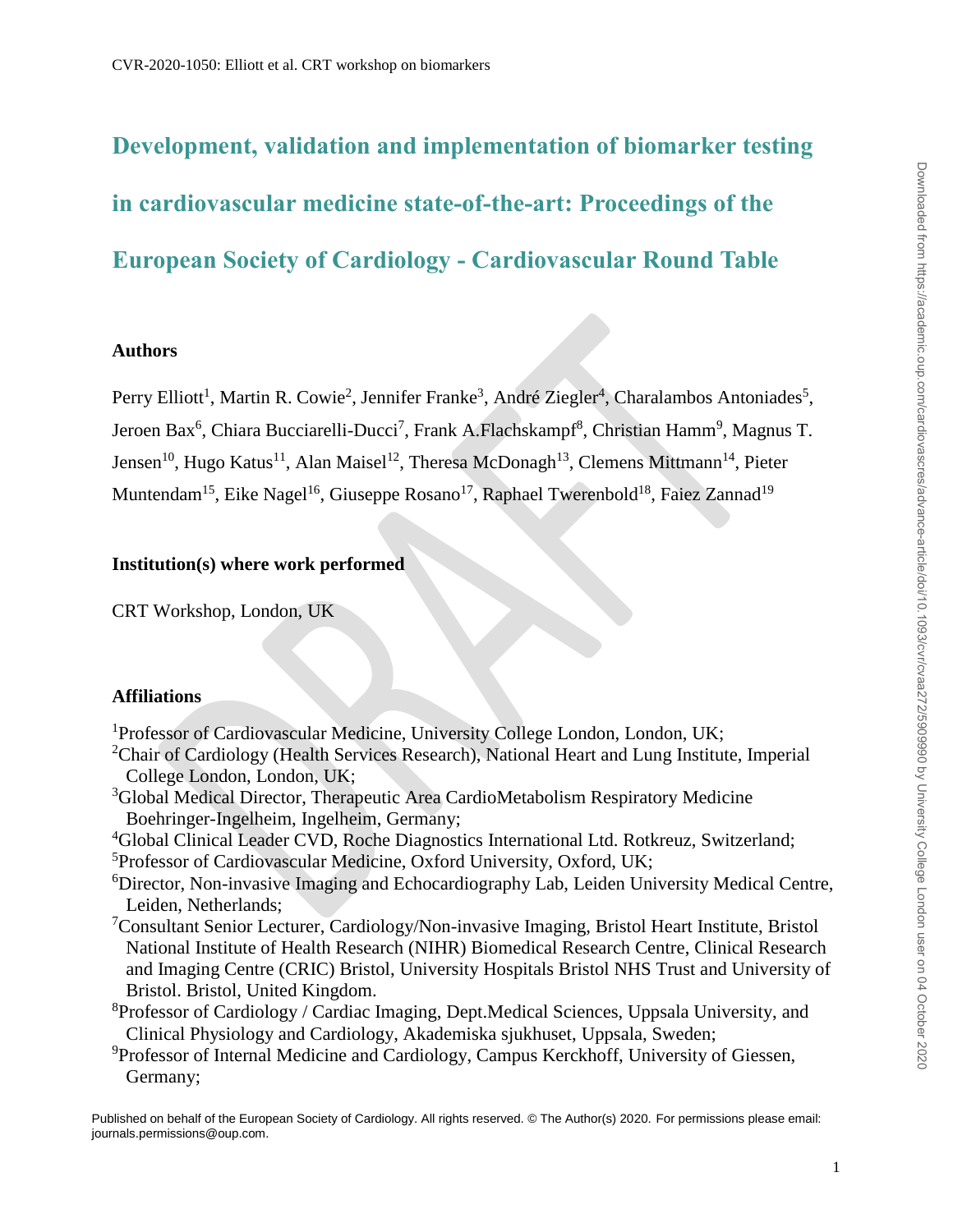- <sup>10</sup>Head of Department of Cardiology, Copenhagen University Hospital, Amager-Hvidovre, Hvidovre, Denmark;
- <sup>11</sup>Director, Department of Internal Medicine III (Cardiology, Angiology, Pneumology), University of Heidelberg, Heidelberg, Germany;
- <sup>12</sup>Professor Emeritus, Division of Cardiology, University of California–San Diego, San Diego, CA, USA;
- $13$ Clinical Lead for Heart Failure, King's College Hospital, London, UK;
- <sup>14</sup>Vize head, Department of Diabetes and Cardiovascular Diseases, BfArM, Germany, Bonn, Germany;
- <sup>15</sup>President & CEO, G3 Pharmaceuticals, Lexington, MA, USA;
- <sup>16</sup>Director, Institute for Experimental and Translational Cardiovascular Imaging, DZHK (German Centre for Cardiovascular Research) Centre for Cardiovascular Imaging, Partner Site RheinMain, University Hospital, Goethe University, Frankfurt am Main, Germany;
- <sup>17</sup>Director Department of Medical Sciences IRCCS San Raffaele Roma, Italy and Professor of Cardiology, St George's Hospital University of London, London, UK;
- <sup>18</sup>Interventional Cardiologist, Department of Cardiology, University Hospital Basel, Basel, Switzerland;
- <sup>19</sup>Université de Lorraine, Inserm CIC 1433, CHRU Nancy, FCRIN INI-CRCT, Nancy France

# **Corresponding author**

Perry Elliott

Professor of Cardiovascular Medicine, University College London, London, UK;

St Bartholomew's Hospital, West Smithfield, London, UK EC1A 7BE

Email: perry.elliott@ucl.ac.uk; Tel: 020 3765 8611; Fax: 020 3465 6435

**Word count:** 3,973+ 2,443 (references) = 6,416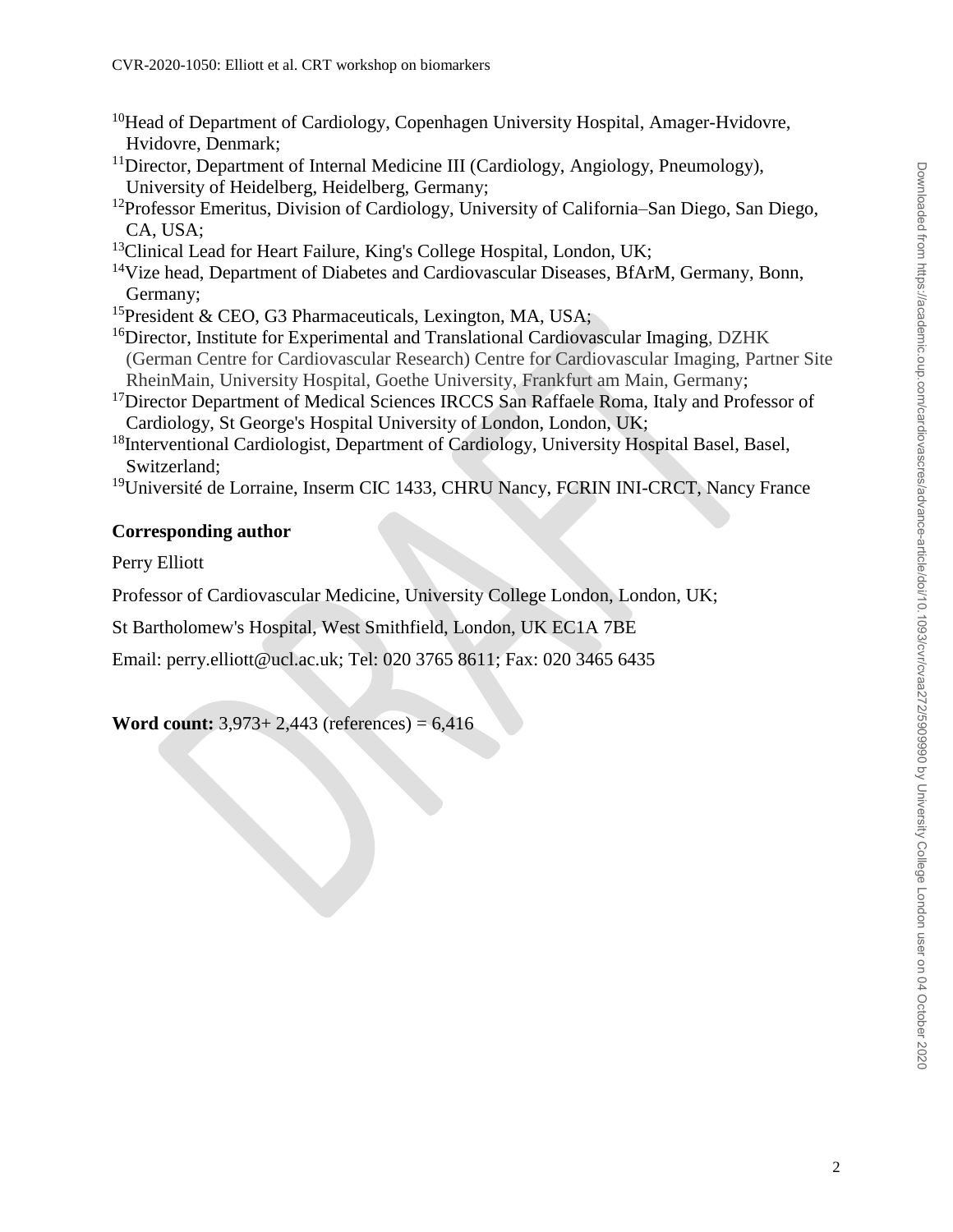# **Abstract**

Many biomarkers that could be used to assess ejection fraction, heart failure, or myocardial infarction fail to translate into clinical practice because they lack essential performance characteristics or fail to meet regulatory standards for approval. Despite their potential, new technologies have added to the complexities of successful translation into clinical practice. Biomarker discovery and implementation requires a standardised approach that includes: identification of a clinical need; identification of a valid surrogate biomarker; stepwise assay refinement, demonstration of superiority over current standard-of-care; development and understanding of a clinical pathway; and demonstration of real-world performance. Successful biomarkers should improve efficacy or safety of treatment, while being practical at a realistic cost. Everyone involved in cardiovascular healthcare, including researchers, clinicians, and industry partners, are important stakeholders in facilitating the development and implementation of biomarkers.

This paper provides suggestions for a development pathway for new biomarkers, discusses regulatory issues and challenges, and suggestions for accelerating the pathway to improve patient outcomes. Real life examples of successful biomarkers–high sensitivity cardiac troponin (hs-cTn), T2\* cardiovascular magnetic resonance (CMR) imaging, and echocardiography–are used to illustrate the value of a standardised development pathway in the translation of concepts into routine clinical practice.

**Keywords**: biomarker, heart failure, myocardial infarction, pathway, troponin, ejection fraction, magnetic resonance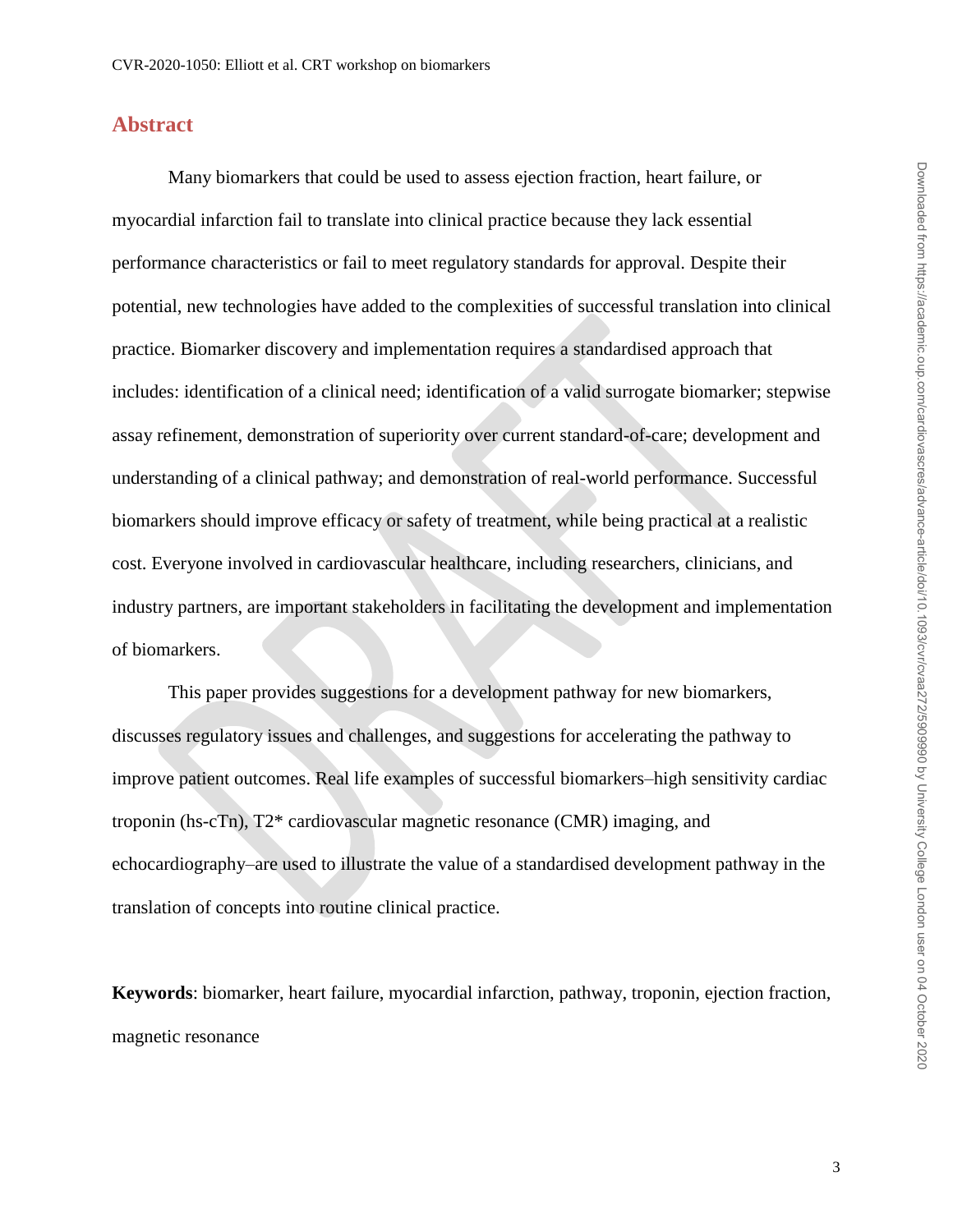# **Introduction**

Through adoption of lifestyle modifications and evidence-based therapies, there has been considerable progress in reducing cardiovascular diseases (CVD) morbidity and mortality. However, cures for most CVD remain elusive and individual patient treatment responses are difficult to predict and may differ from those seen in randomised trials. Awareness that current approaches to diagnosis and management of CVD may be overly simplistic is driving interest in the potential of personalised medicine to improve clinical outcomes. Central to this process is a more precise approach to diagnosis that permits recognition of high-risk individuals at an early stage of disease, and better prediction of therapeutic responses.

Evolving technologies in the fields of multi-omics (e.g. genomics, proteomics, metabolomics), clinical imaging, and data science further complicate the effort to discover new cardiovascular biomarkers that improve the understanding of disease, translate into novel therapeutic targets, and lead to new instruments for predicting and monitoring treatment responses. The aim of this round table meeting, and this document, is to provide an overview of the development, validation, and implementation of new biomarkers in clinical practice.

# **What is a biomarker?**

Biomarkers are variously defined. The European Medicine Agency (EMA) defines a biomarker as "A biological molecule found in blood, other body fluids, or tissues that can be used to follow body processes and diseases in humans and animals." $\frac{1}{1}$  $\frac{1}{1}$  $\frac{1}{1}$  The World Health Organization (WHO) suggests that a biomarker is "almost any measurement reflecting an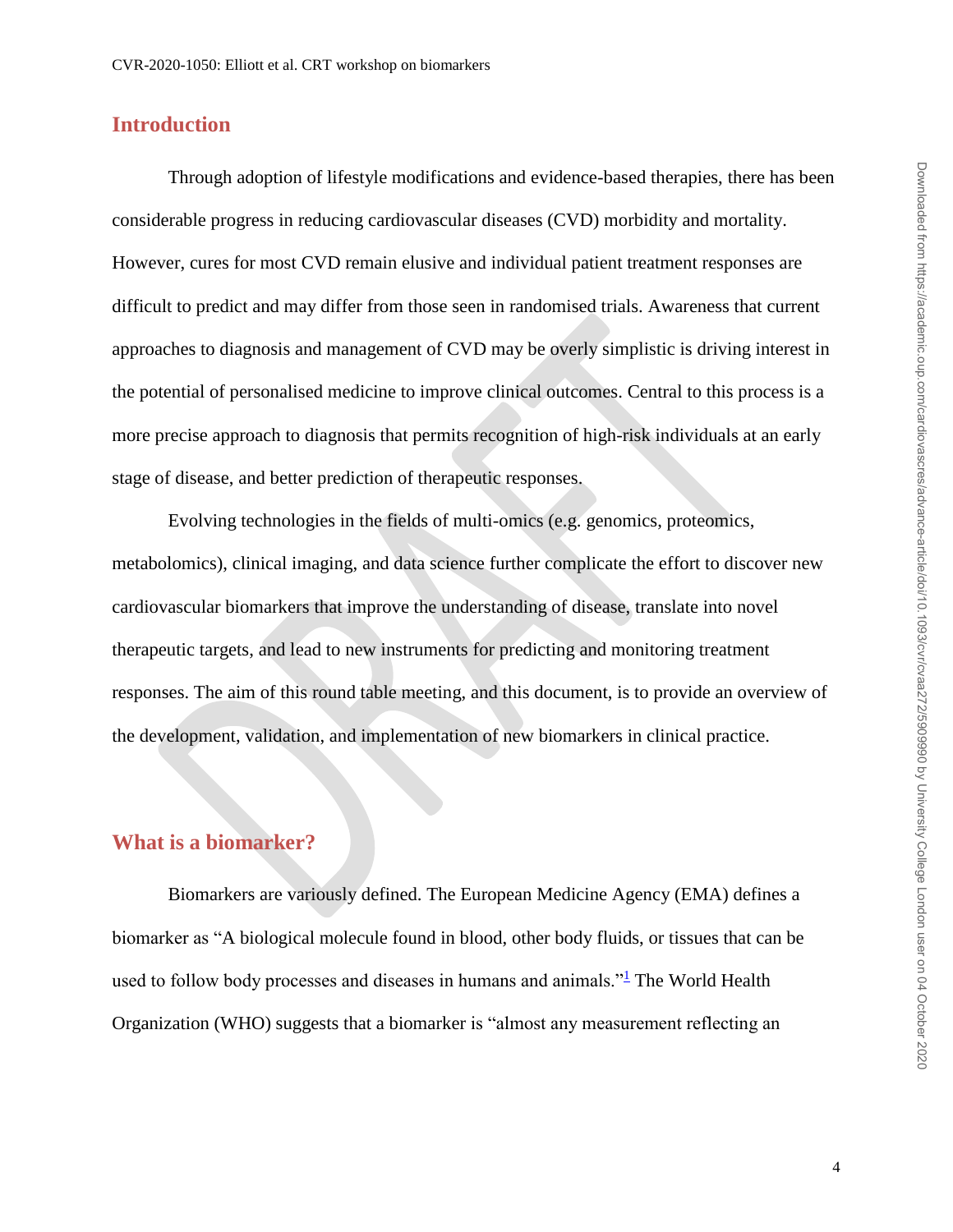interaction between a biological system and a potential hazard, which may be chemical, physical, or biological."<sup>[2](#page-19-1)</sup>

There is some controversy on whether biomarkers should include only molecules circulating in the blood (sometimes referred to as "wet biomarkers") or encompass clinical characteristics and non-invasive measures such as medical imaging, electrocardiography and blood pressure measurement. In oncology, molecules measured in tissue biopsies are commonly used, but this is rare in CVD. In CVD, the more comprehensive definition of biomarkers that includes circulating molecules and imaging parameters, as well as all relevant measurable clinical characteristics is more usual.

Using this broad definition, reports of cardiovascular biomarkers in the medical literature can be counted in the thousands, but the number of biomarkers used routinely in clinical practice is remarkably small.<sup> $3, 4$  $3, 4$ </sup> The explanations may include an incomplete or superficial understanding of disease pathophysiology, or variability in test availability and utilisation. A poor appreciation of the development pathway leading to clinically actionable biomarkers is often a major barrier to successful implementation.

# **Development pathway for new biomarkers**

Biomarker discovery and implementation often involves use of big data, data mining, systems biology, and reverse translational research, but a detailed description of these areas is beyond the scope of this article.

In sharp contrast with oncology, the validation of biomarkers as surrogates for therapeutic efficacy and safety remains unsatisfactory in cardiovascular medicine. The reality is that very few putative biomarkers make it into routine practice. The reasons for this are varied,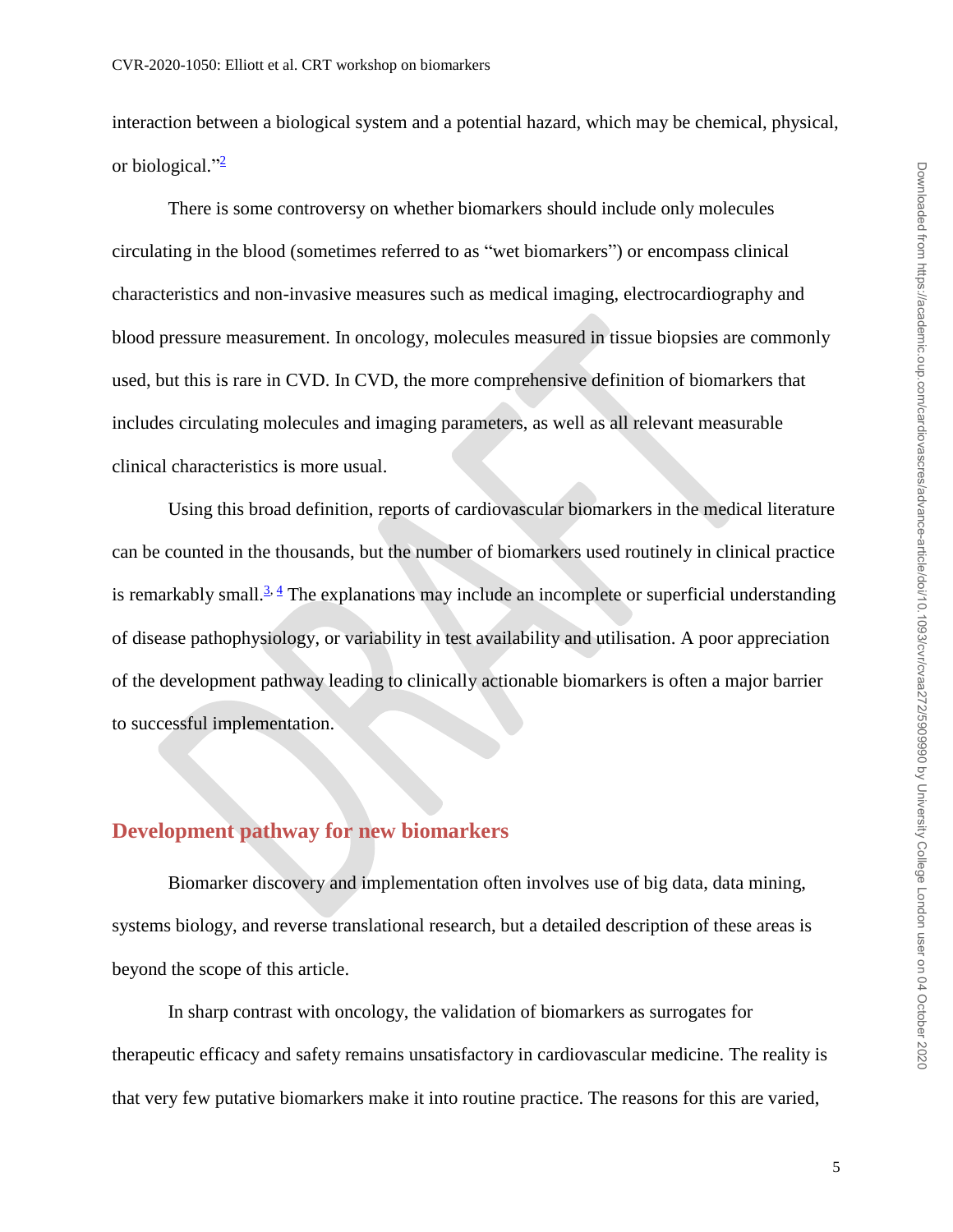but almost certainly include incomplete understanding of the complex pathophysiology of CVD and a reductionist approach to the diagnosis of common phenotypes such as heart failure and hypertension. Indeed, the use of biomarkers often reveals gaps in knowledge when applied to real life scenarios.

The group agreed that most cardiac biomarkers fail to translate into clinical practice because of a poor appreciation of the essential performance characteristics of biomarkers and the rigor required in their identification, testing, and validation. This is particularly true of many 'omic' markers where discovery is often acclaimed before consideration of the clinical potential or relevance.

The group identified a list of attributes shared by successful biomarkers and suggested an ideal development pathway that, if considered from the outset, might improve the chance of successful translation ( $Figure 1$ ). Of particular importance is the requirement that successful biomarkers, or indeed any diagnostic technique, must meet clearly defined clinical needs and their use must be demonstrated to improve the efficacy or the safety of patient management. In addition, biomarkers should show superiority over current standards of care (SOC)–something that is rarely demonstrated–and be practical and scalable using validated reproducible technologies at a realistic cost. Ideally biomarkers should be based on the assay of easily accessible tissues (blood or urine) or on non-invasive physiological measurements (ultrasound, magnetic resonance).

The ideal characteristics of a biomarker depend in part on the intended use. In the context of personalised medicine, distinction may be drawn between prognostic, predictive, and pharmacodynamic markers. Prognostic biomarkers assess the likely course of a disease with or without therapy and predictive biomarkers identify individuals who are more likely to respond to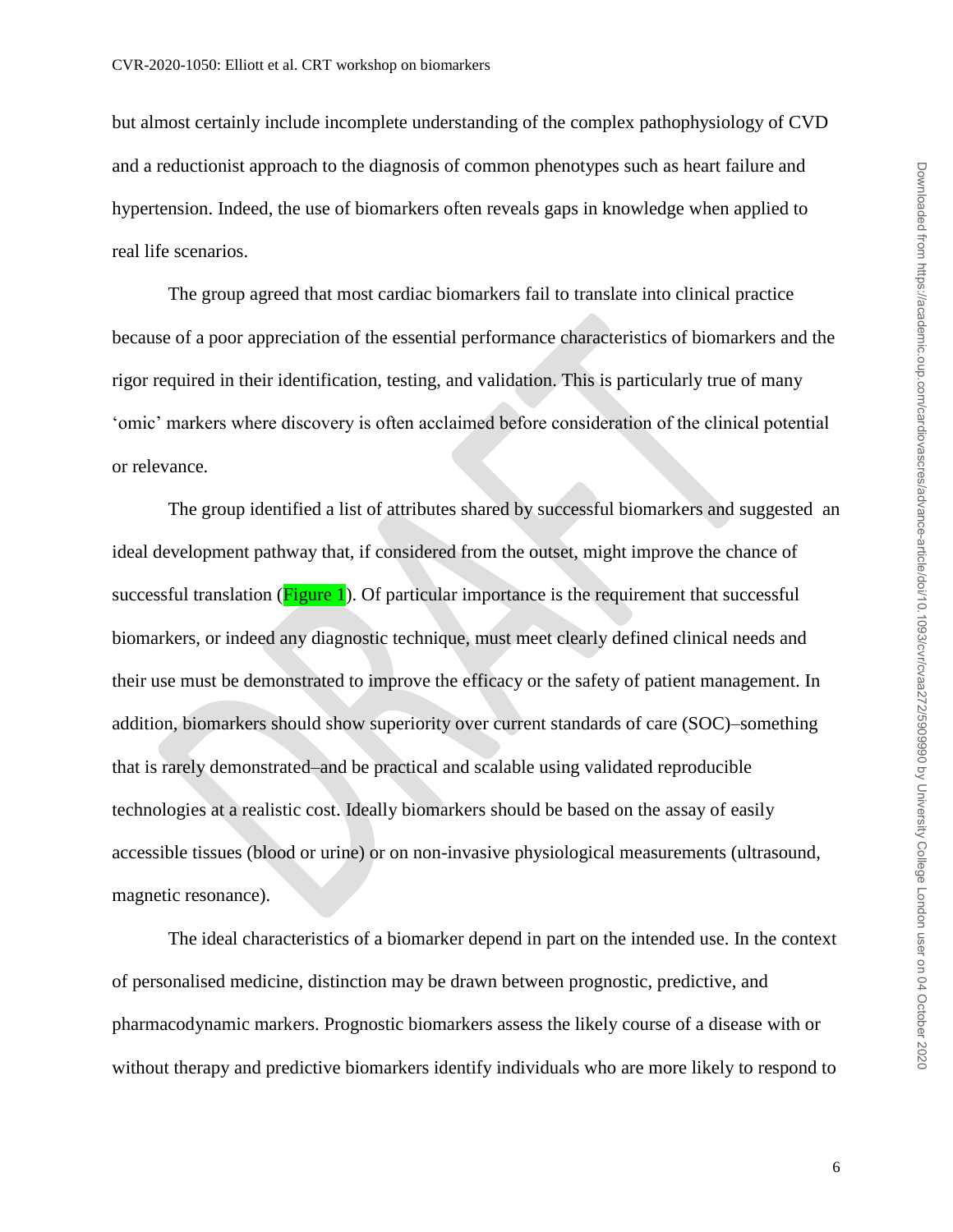a given specific or targeted therapy. Pharmacodynamic biomarkers measure the effect of a drug on the disease state itself. Table 1 illustrates some of the ideal characteristics of biomarkers designed for use in screening, diagnosis, or prognostic assessment.  $\frac{5}{5}$  $\frac{5}{5}$  $\frac{5}{5}$ 

#### **Regulatory process and challenges**

In Europe, licensing of new biomarkers is in the form of a CE-Mark, which is granted by groups called Notified Bodies. Licensing is mandatory for all products (including devices and biomarkers) available in the European Economic Area (EEA). The CE-Mark indicates that the product conforms to the requirements of the *In Vitro* Diagnostic Devices (IVD) Directive (98/79/EC). This is being replaced by the IVD Regulation (2017/746)] which makes clinical performance data and scientific validity reports mandatory (including benefit/risk analysis and periodic safety and clinical performance reports), in addition to analytical performance data.<sup>[6](#page-19-5)</sup> For imaging biomarkers that use analysis software, the software "device" should be built within a specific regulatory framework to meet the appropriate standards (i.e. under ISO13485 and other standards). The EMA provides support for qualification of innovations used in research and development of pharmaceuticals.<sup>[7](#page-19-6)</sup> The Committee for Medicinal Products for Human Use (CHMP) provides an opinion on the acceptability of a novel methodology or imaging method for a specific use (non-clinical or clinical studies). The CHMP may also provide advice for further development towards qualification.

The requirements for accepting a biomarker in the regulatory field of drug development depend on the intended use and context, for example: proof of concept, dose finding, characterisation of safety, or a phase III clinical trial. Considerations in the development of a biomarker for clinical use from a regulatory perspective are shown in Table 2.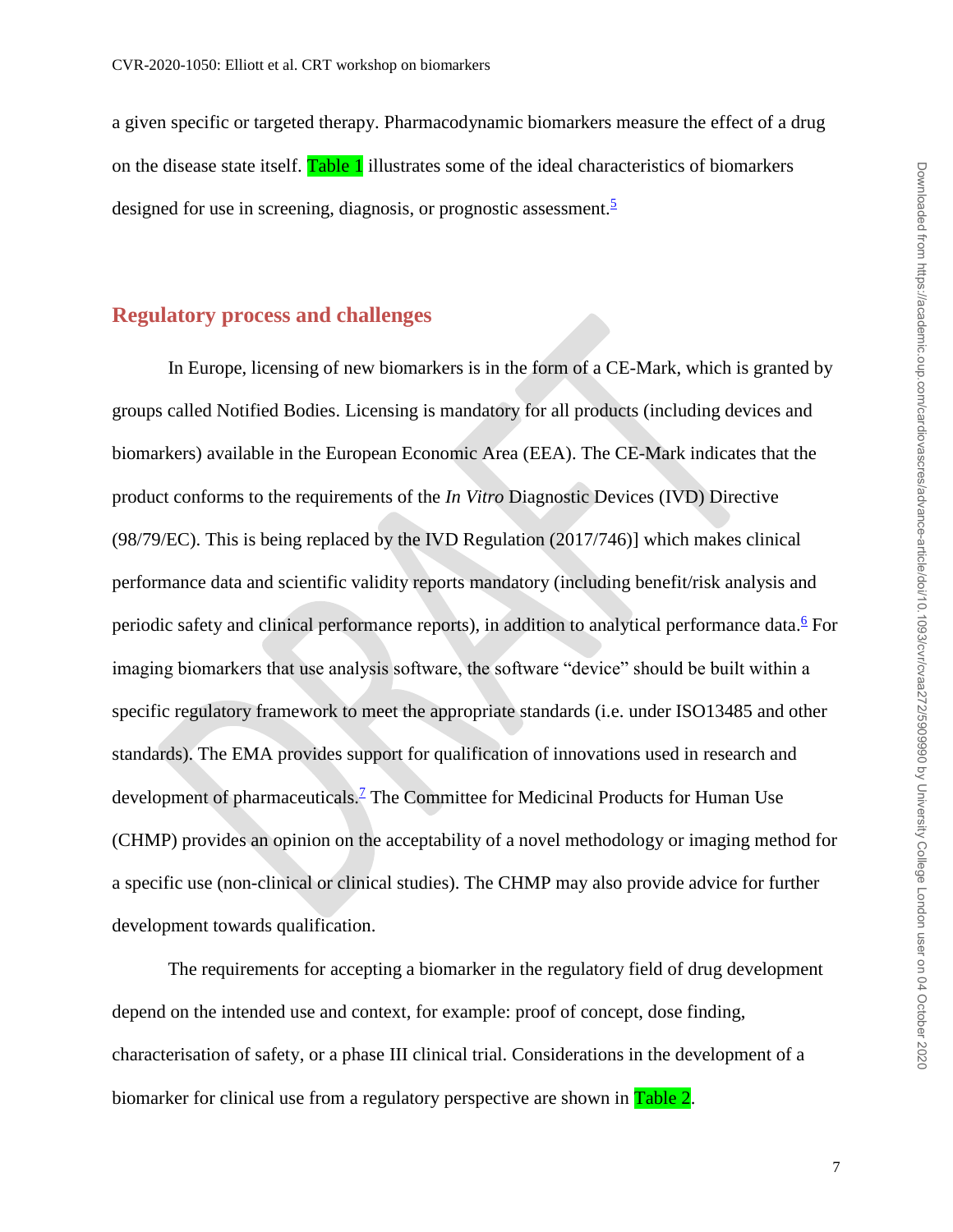*Companion diagnostics* play an important role in regulatory approval. A companion diagnostic is a device or bioassay that is essential for the use of a medicinal product. If the labelling of a medication recommends that it should be used in conjunction with a predictive biomarker, the commercial assay will require a CE-mark. The challenge is to demonstrate that the companion diagnostic used to select patients is accurate and validated, and that patients are neither deprived of efficacious therapy nor exposed to harm.

# **Examples of successful cardiovascular biomarkers**

In spite of more than 50,000 PubMed entries on cardiac biomarkers over the past 20 years and large investments from the private and public sector, the number of novel cardiovascular biomarkers approved as blood tests or imaging markers that have been adopted into clinical practice is extremely small. Moreover, the evidence supporting some of the biomarkers that are used in routine practice is relatively weak. The reasons for this unsatisfactory state of affairs are many and include the considerable investment necessary to meet regulatory requirements,  $\frac{8}{5}$  $\frac{8}{5}$  $\frac{8}{5}$  the often poor intellectual property and reimbursement opportunities, and the inability to file patents on new markers. However, many putative markers also fail to meet the fundamental standards advocated in this document. To illustrate what can be achieved if a systematic approach is followed, we consider three examples–high sensitivity cardiac troponin (hs-cTn), T2\* cardiovascular magnetic resonance (CMR) imaging and echocardiography–and show how their development into clinically useful biomarkers can be viewed in the context of the suggested development pathway ( $Figure 1$ ). These are summarized in Figure 2.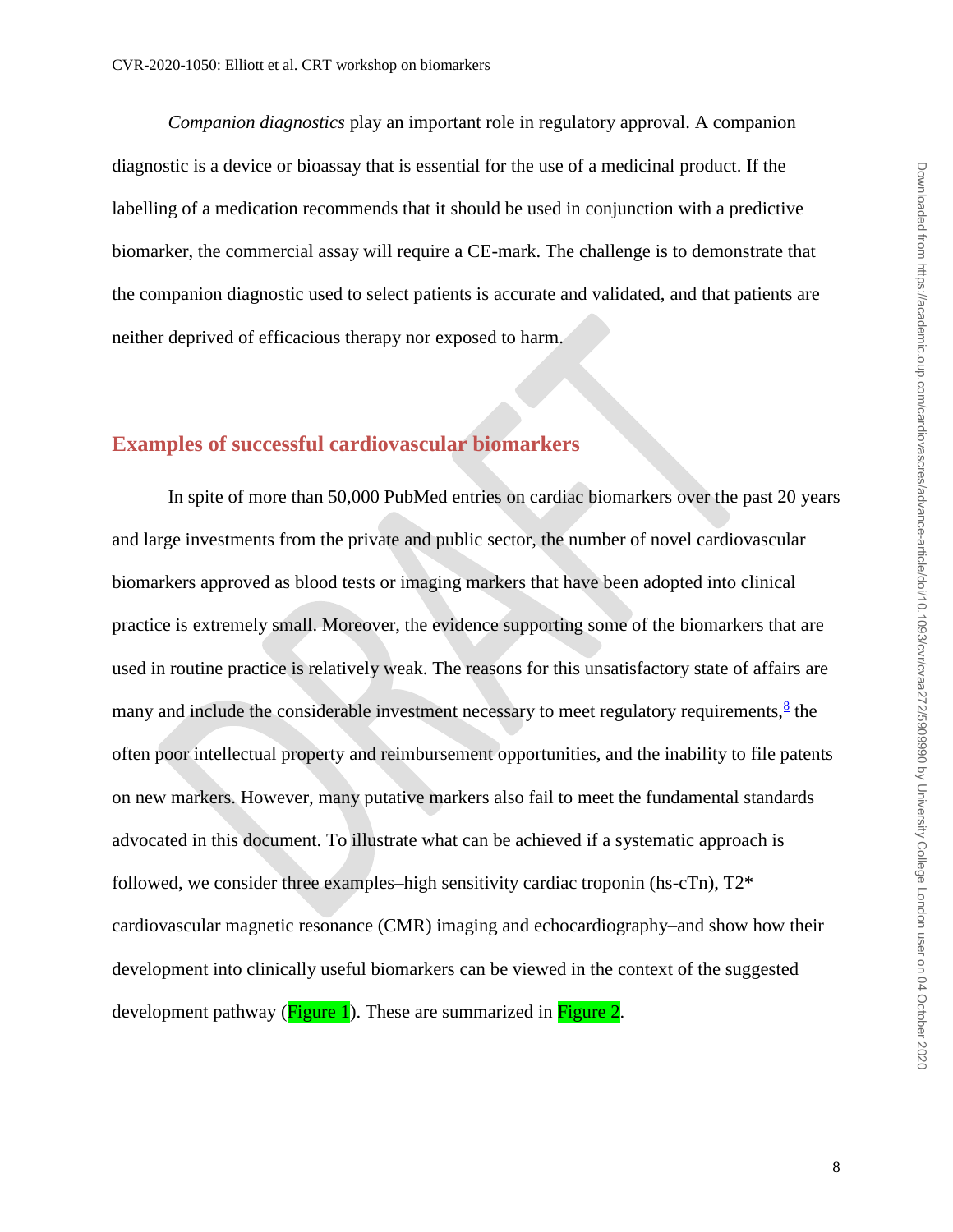**hs-cTn**

**I. Clinical need:** The clinical needs for a hs-cTn were 3-fold: 1) electrocardiogram (ECG) did not detect 50% of the acute myocardial infarctions (AMIs); 2) existing markers (CK-MB; myosin) were not specific to the heart; and 3) alterations in existing markers (CK-MB; myosin) were not rapid enough to detect early changes.

**II. Identification of a biomarker**: Cardiac troponins were identified in the 1980s but it was not until the 1990s that cTnT and I assays were introduced into clinical practice. $\frac{9-12}{9}$  $\frac{9-12}{9}$  $\frac{9-12}{9}$  By 2009, the tests were technically advanced enough to measure the marker in healthy individuals ("high sensitive"). Clinical studies demonstrated that measurement of cTn improved sensitivity and specificity for the diagnosis of myocardial infarction<sup>[9,](#page-19-8) [10](#page-19-9)</sup> and that cTn is a predictor of mortality. $\frac{13-16}{9}$  $\frac{13-16}{9}$  $\frac{13-16}{9}$  However, the original cTn assay had some limitations, most notably low sensitivity in the first hours of AMI, which resulted in delayed diagnosis and treatment.<sup>[17](#page-20-0)</sup> It was recognised that the ability to accurately detect lower cTn concentrations would substantially shorten the time to diagnosis.<sup>[18-20](#page-20-1)</sup> Consequently, new high-sensitivity assays were developed from 2009 onwards.

**III. Superiority over SOC**: In large cohort studies, hs-cTn has demonstrated superior sensitivity and specificity over conventional cTn assays for the early diagnosis of AMI, especially when compared to markers such as myosin, CK-MB, and also ECG.<sup>[19,](#page-20-2) [20](#page-20-3)</sup> Such important observations led to a new definition of the disease, where troponins played a central part (e.g. non-ST segment elevation MI [NSTEMIs]). The implementation into clinical practice led to a higher proportion of patients benefiting from care, and to a reduction of the ESC recommended observation time for AMI from 6 to 3 hours in 2011, and from 3 to 1 hour in 2015, which has led to cost savings and reduced length of stay in emergency rooms.  $\frac{21}{2}$  $\frac{21}{2}$  $\frac{21}{2}$  Hs-cTn has also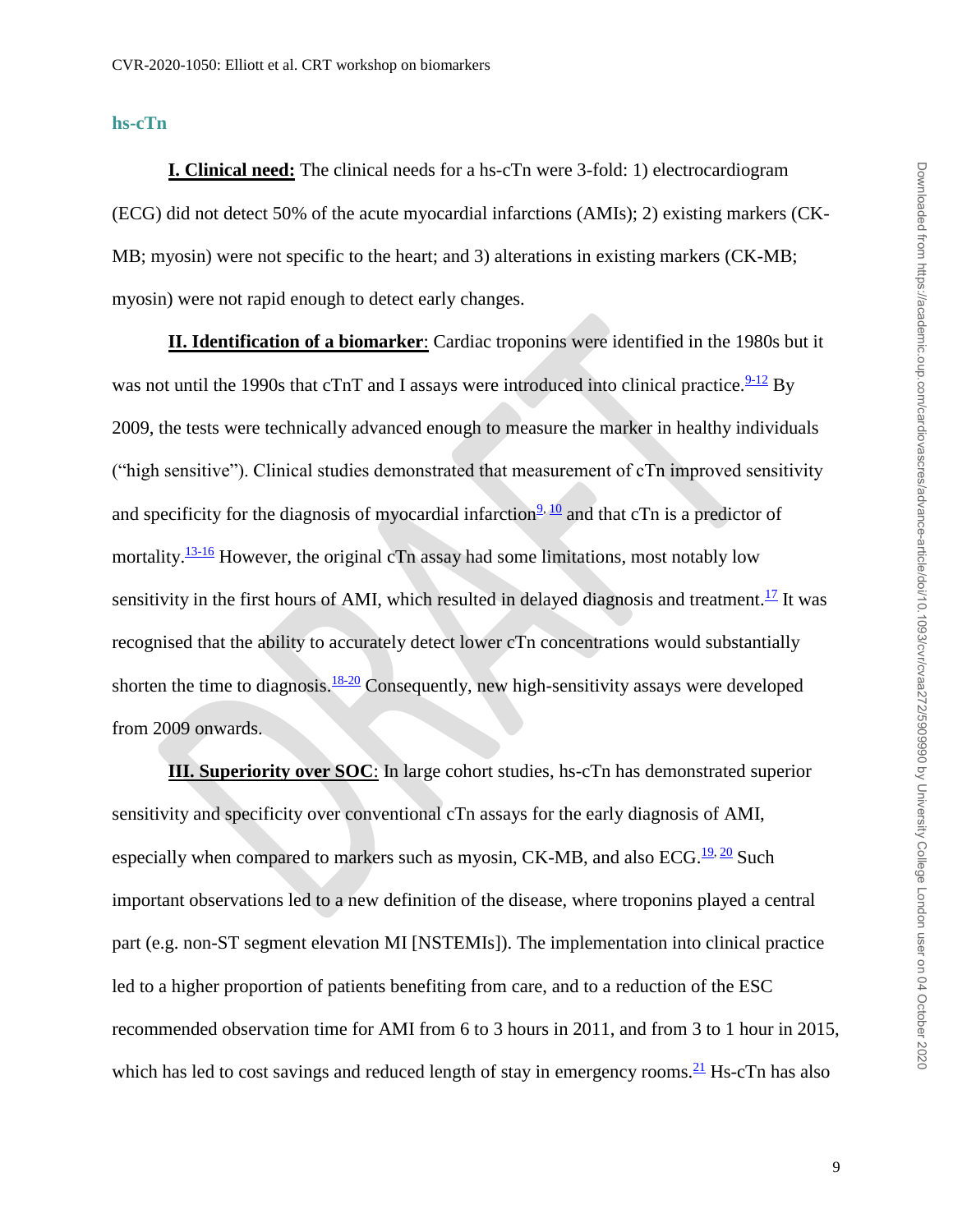demonstrated benefits in terms of prognosis and response to therapy. In treatment trials, for example those with P2Y12 inhibitors, a reduced risk of CVD events was shown in patients with NSTEMI and elevated hs-cTnT levels but not in those with negative hs-cTnT. $^{22}$  $^{22}$  $^{22}$ 

**IV. Development of a clinical pathway**: A validated, clinical assay has been developed for hs-cTn. The European Society of Cardiology (ESC) algorithm incorporating baseline values and absolute changes in hs-cTnT within the first hour that safely and accurately ruled-in AMI within 1 hour in 77% of unselected patients with acute chest pain. $\frac{23}{7}$  $\frac{23}{7}$  $\frac{23}{7}$  This was prospectively validated in the Advantageous Predictors of Acute Coronary Syndromes Evaluation (APACE), <sup>[24](#page-20-7)</sup> and the High Sensitivity Cardiac Troponin T assay for Rapid Rule-out of Acute Myocardial Infarction (TRAPID-AMI) studies, with the later focusing on the particularly demanding early presenters.<sup>[25](#page-21-0)</sup>

Widespread implementation in routine clinical practice has been facilitated by integration of cTn into the ESC guidelines since  $2002\frac{26}{3}$  $2002\frac{26}{3}$  $2002\frac{26}{3}$  and hs-cTn since  $2011\frac{27}{3}$  $2011\frac{27}{3}$  $2011\frac{27}{3}$ 

**V. Real world performance**: Real-world cohort data have demonstrated the utility of hscTn in clinical practice. In a retrospective analysis of the SWEDEHEART registry, the switch from to hs-cTnT from cTnT was shown to be more effective for risk prediction, and to guide appropriate treatment.<sup>[28](#page-21-3)</sup> In addition, the use of the ESC  $0/1$ -h algorithm has been assessed in prospective studies.  $\frac{24}{29-31}$  In one study, the algorithm assigned 62% of patients to the rule-out and 13% to the rule-in groups. The safety of rule-out was very high with a 30-day major adverse cardiac event (MACE) incidence of  $0.2\%$ .<sup>[29](#page-21-4)</sup>

**Summary**: While hs-cTn is an example of a successfully implemented biomarker, biomarker for myocardial infarction, one of the early barriers to implementation was a perception that the previous gold standard of CK-MB was adequate. In addition, political and regulatory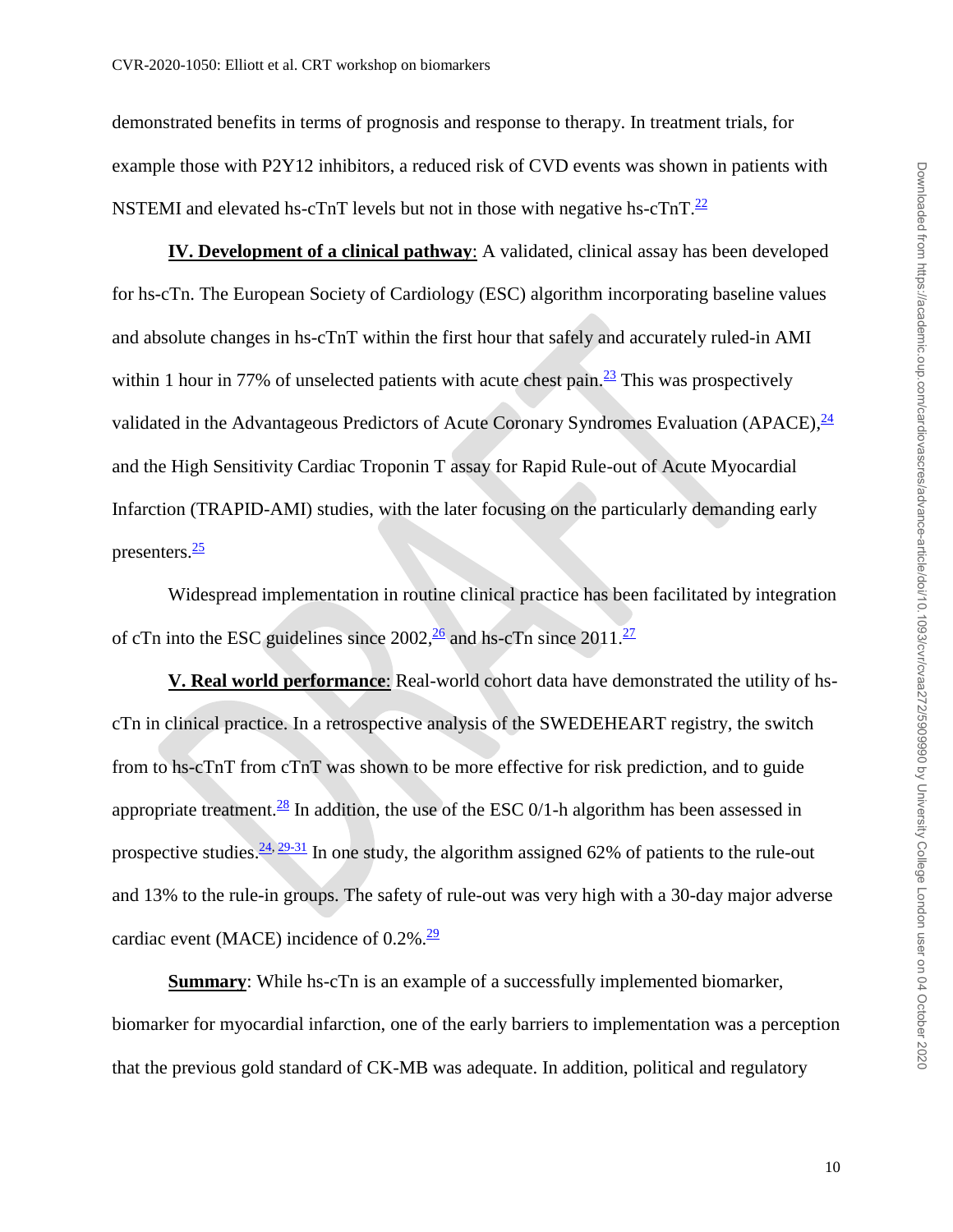barriers contributed to slow implementation because of lack of initial reimbursement for the newer marker.

#### **T2\* CMR**

**I. Clinical need**: Thalassaemia major is a genetic disorder in which ineffective erythropoiesis results in severe anaemia. $\frac{32}{2}$  $\frac{32}{2}$  $\frac{32}{2}$  Patients require lifelong transfusions, which can lead to iron overload and cardiomyopathy, with heart failure being the leading cause of death.<sup>[32,](#page-21-5) [33](#page-21-6)</sup> The cardiomyopathy is reversible with early treatment, but diagnosis is often delayed due to unpredictable iron deposition and late-onset symptoms.  $\frac{33}{34}$ 

**II. Identification of a biomarker**: T2\* CMR measures T2\* relaxation, which is the rate of decay of magnetisation in the presence of in-homogeneities of the magnetic field, including those caused by iron deposition.<sup>[35](#page-22-1)</sup> Septal  $T2^*$  has been proven to be representative of the mean total cardiac iron concentration.<sup>[36](#page-22-2)</sup> T2<sup>\*</sup> CMR for tissue iron quantification was made available in  $1990 \frac{37}{1}$  $1990 \frac{37}{1}$  $1990 \frac{37}{1}$ 

**III. Superiority over SOC**: Myocardial iron deposition was shown to reproducibly, correlate with myocardial T2\*, but not with serum ferritin or liver iron, which can only detect advanced disease.<sup>[33,](#page-21-6) [38](#page-22-4)</sup> T2\* was highly predictive of cardiac complications.<sup>33, 38</sup> Randomised controlled trials of iron chelation in thalassaemia patients have shown that improvement in myocardial T2\* correlates with improvement in left ventricular ejection fraction (LVEF).<sup>[39,](#page-22-5) [40](#page-22-6)</sup>

**IV. Development of a clinical pathway**: Studies have shown that very low cardiac T2\*  $\leq$ 10 ms was highly predictive of cardiac events.  $\frac{38}{11}$  A 3-tier risk model has been developed to define the risk of iron overload.<sup>[32](#page-21-5)</sup> Cardiac  $T2^*$  measurements for diagnosis and to guide treatment have now been incorporated into clinical practice guidelines for β-thalassaemia major. $\frac{32}{2}$  $\frac{32}{2}$  $\frac{32}{2}$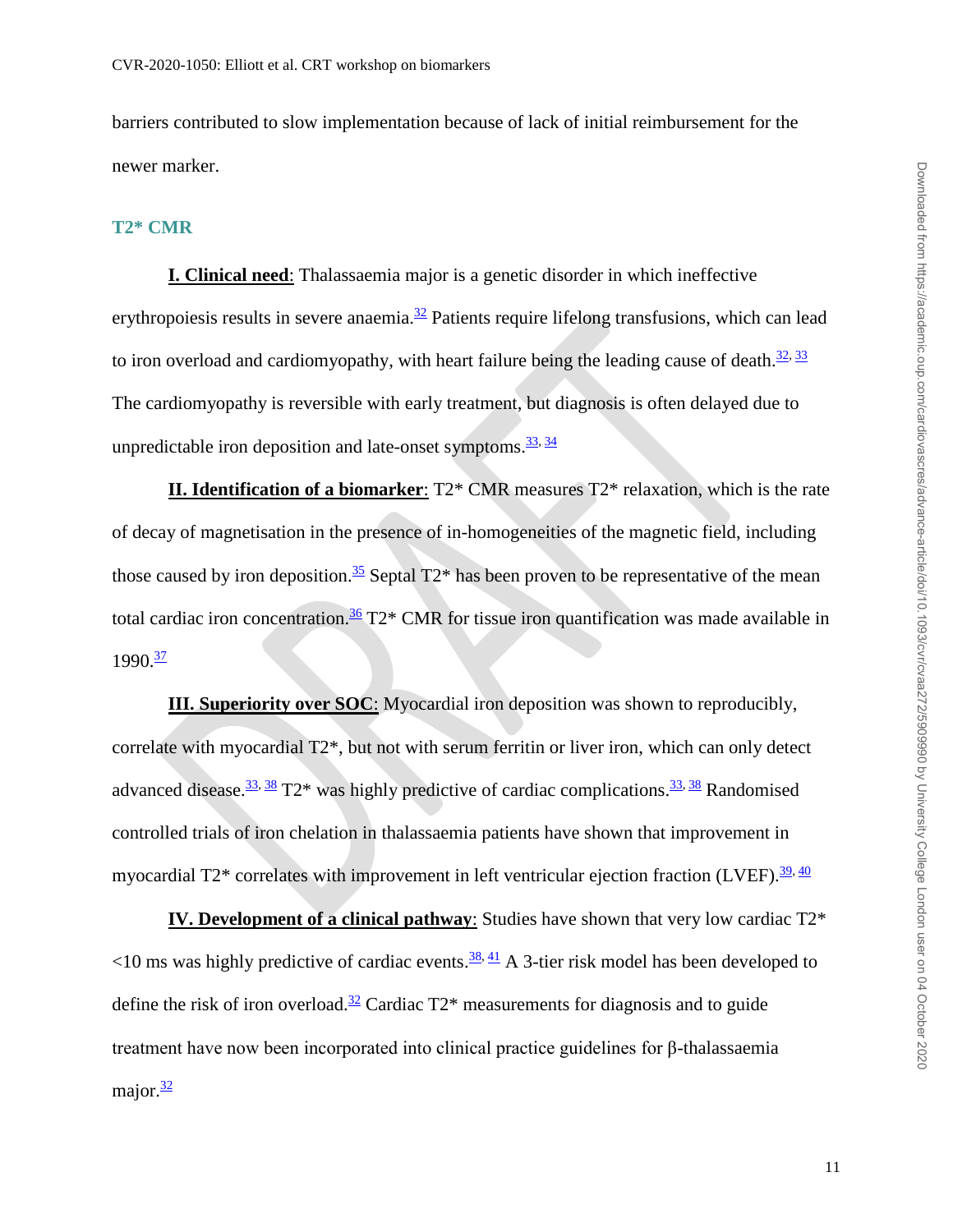**V. Real world performance**: Registry data from the UK showed a remarkable 71% reduction in the mortality rate due to iron overload after 1999. $\frac{42}{1}$  $\frac{42}{1}$  $\frac{42}{1}$  This was most likely related to the introduction of T2\* CMR and appropriate early use of iron chelation therapy.

**Summary**:  $T2^*$  CMR was developed and validated in the early  $2000s.\frac{33}{2}$  $2000s.\frac{33}{2}$  $2000s.\frac{33}{2}$  Unlike hs-cTn, there was rapid uptake into clinical practice. This may have been driven by the poor performance of traditional methods for the diagnosis of cardiac iron overload, technical developments in CMR, and the continuing high morbidity and mortality despite chelation therapy. $\frac{43}{12}$  $\frac{43}{12}$  $\frac{43}{12}$  In addition, hs-troponin is a marker for the most frequent of all cardiac diseases, while T2\* CMR is a marker for a quite rare cardiac disease.

#### **Left Ventricular Ejection Fraction**

**I. Clinical need:** Left ventricular (LV) systolic performance is impaired in many CVD and has been repeatedly shown to be a marker of adverse prognosis. Consequently, in heart failure with reduced ejection fraction (HFrEF), many therapies, including pharmacological, interventional, and device-based, aim to improve LV function. Accordingly, there is a need for standardised, precise, and reproducible methods to measure this parameter.

**II. Identification of a biomarker**: LVEF defined as: "(LV end-diastolic volume –LV end-systolic volume) divided by LV end-diastolic volume", can be assessed using different imaging modalities including invasive left ventriculography, two-dimensional echocardiography (intravenous contrast and three-dimensional echocardiography improve accuracy), ECG-gated imaging radionuclide ventriculography with single-photon emission computed tomography or positron emission tomography, CMR imaging, and computed tomography. The various methods have different performances; two-dimensional echocardiography being the least reproducible but least costly and most often used in daily clinical practice.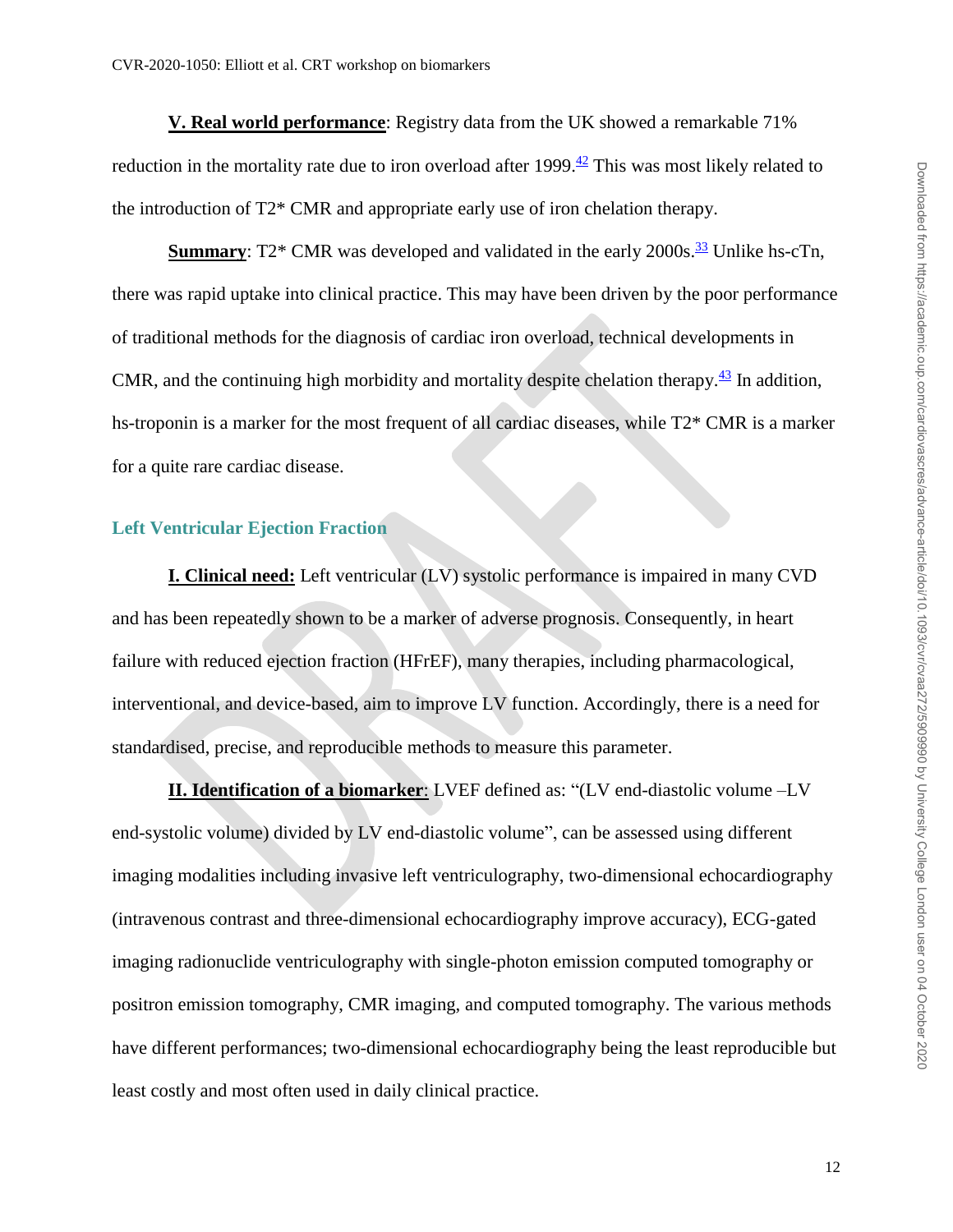**III. Superiority over SOC**: In most major HFrEF outcome trials, LVEF is strongly related to mortality, and morbidity (e.g. heart failure). In addition, changes in LVEF after medical or device therapy have been related to improved survival and symptoms. Changes over time, or before versus after treatment are related to long-term outcomes.

**IV. Development of a clinical pathway**: In almost all heart failure guidelines from the ESC, LVEF is included as the main marker of LV function (and changes in LV function) and considered a strong prognostic marker in HFrEF. In most ESC guidelines assessment of LVEF has a class I recommendation ("must do"), with level of evidence A (supported by 1 or more randomized clinical trials or meta-analyses) (e.g. in the STEMI, $\frac{44}{3}$  $\frac{44}{3}$  $\frac{44}{3}$  non-STEMI, $\frac{27}{3}$  $\frac{27}{3}$  $\frac{27}{3}$ , heart failure,  $\frac{45}{3}$  $\frac{45}{3}$  $\frac{45}{3}$ and valvular heart disease guidelines $\frac{46}{2}$  $\frac{46}{2}$  $\frac{46}{2}$ .

**V. Real world performance**: Large real-world outcome registries on CVD have confirmed the strong prognostic value of LVEF in patients with LV systolic dysfunction. Similarly, registries on different cardiovascular therapies have shown the strong prognostic value of change in LVEF.

**Summary:** LVEF is the standard measure of LV function with varying degrees of accuracy and reproducibility, depending on the imaging technique. All non-invasive imaging techniques can measure LVEF. Particularly in HFrEF, this imaging biomarker provides strong prognostic information.

## **Accelerating the pathway to improve patient outcomes**

Everyone involved in CVD healthcare is a potentially important contributor to the development and implementation of biomarkers, with the goal of improving patient care (Table 3). For example, researchers and clinicians who identify and investigate the utility of new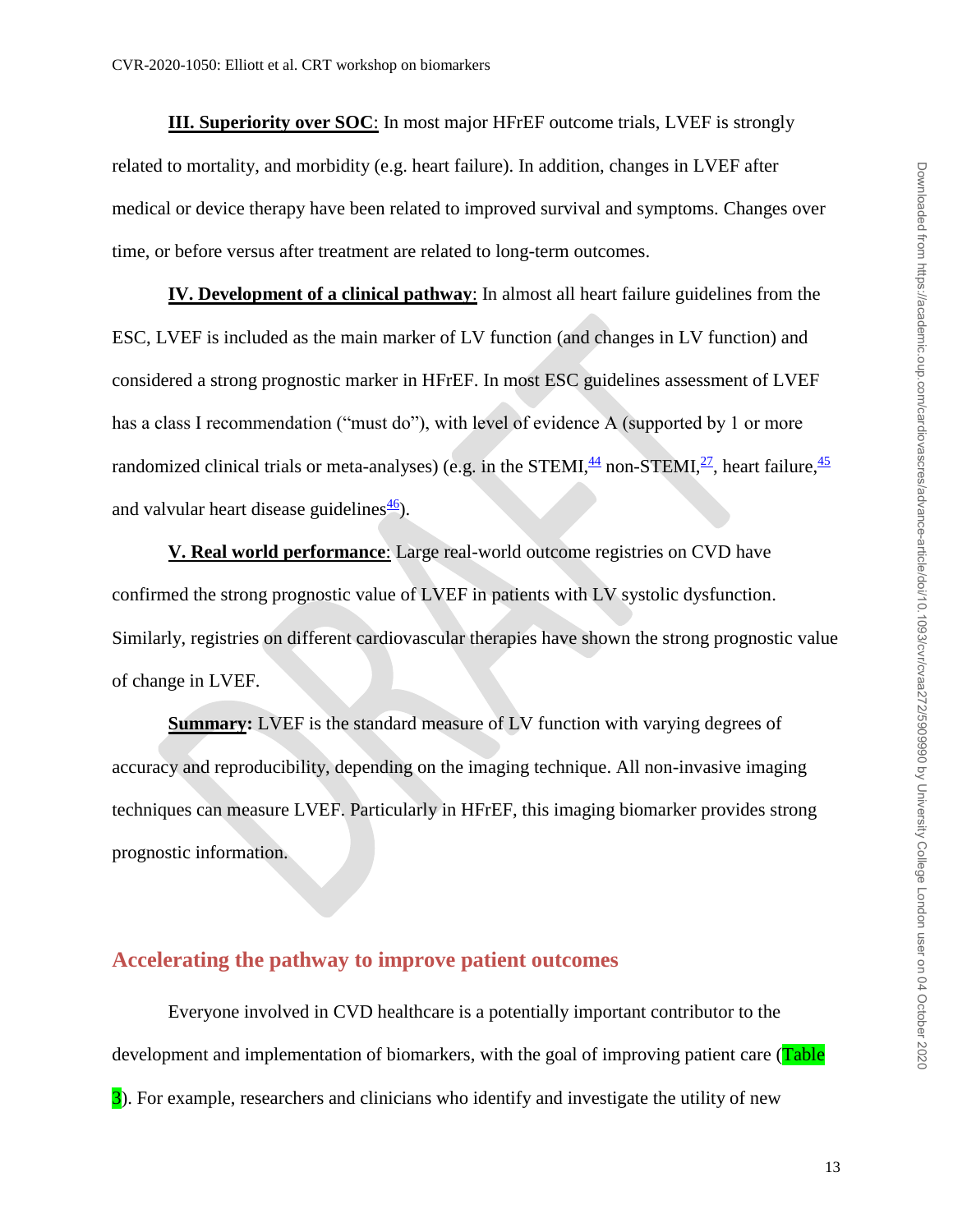biomarkers, and the industry partners who develop and market the biomarker assays to a wider audience, all play an important role. The ESC and similar organisations can facilitate assessment of clinical needs, knowledge sharing, and data collection. They can also drive change through clinical practice guidelines, standardisation, and interaction between researchers, industry, regulatory bodies, and community clinicians.

One of the main barriers to biomarker implementation is the behaviour of clinicians themselves. The concept of clinical or therapeutic "inertia" defined as a failure to initiate or intensify therapy in spite of clear guidance is an increasingly recognised determinant of patient outcomes. $\frac{47}{3}$  The causes of clinical inertia are complex, including patient characteristics such as older age, poor life expectancy and multiple comorbidities, and healthcare provider attributes such as lack of knowledge, workload, and individual attitudes or beliefs about risk tolerance and uncertainty. The same factors influence uptake of biomarkers and emphasise the importance of key specialists in securing regulatory approvals, guideline placement, and uptake into clinical practice. Clinicians also need supporting infrastructures to assist them with knowledge transfer and application in front-line medicine. Information networks and other mechanisms that facilitate communication of knowledge about biomarkers, advances in biomarker research, or evidence of their clinical utility are still in their infancy, but are recognised as a major priority in personalised medicine. $\frac{49}{2}$  $\frac{49}{2}$  $\frac{49}{2}$ 

To be used in clinical practice, a biomarker must first obtain licensing and regulatory approval. In line with this is the need to obtain reimbursement of the test. The availability and cost of assays can be barriers; development and validation of a new biomarker is often hindered by the lack of a validated SOC.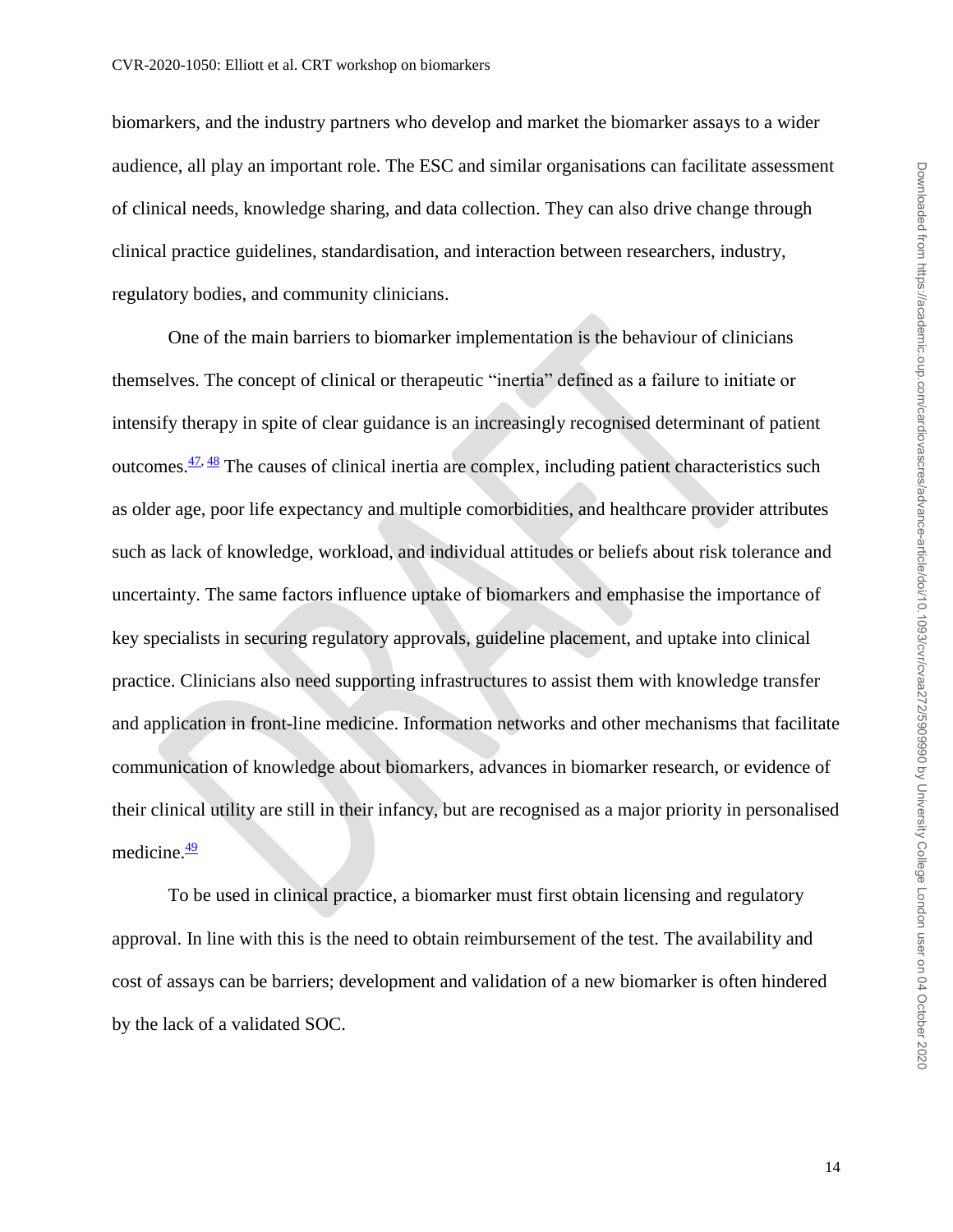# **Future opportunities**

Prevention of CVD depends on the ability to recognize high-risk individuals at an early stage of disease long before the development of adverse events. Evolving technologies in the fields of genomics, proteomics, metabolomics and clinical imaging are playing a significant role in the discovery of cardiovascular biomarkers and in the understanding of disease pathophysiology.

The rapid development of the field of artificial intelligence (AI) has created new opportunities but also new challenges in the development and validation of novel biomarkers. Machine learning (ML) is currently used in the form of supervised or unsupervised learning in order to predict a given value or class.<sup>[50](#page-23-4)</sup> Deep learning is commonly used for pattern recognition and classification, mimicking human cognition by using convolutional neural networks; these networks are characterized by the ability to learn based on prior experience, simulating human-like decision making.<sup>[50](#page-23-4)</sup> ML can be used either to facilitate the measurement of a known biomarker in a faster and more accurate way (e.g. in measuring  $LVEF<sup>51</sup>$  $LVEF<sup>51</sup>$  $LVEF<sup>51</sup>$ ) or to discover novel biomarkers. For example, the Fat Attenuation Index (FAI) is an AI-powered method that quantifies coronary inflammation by analysing non-visible patterns within pericoronary fat in standard coronary CT angiography, and has striking prognostic value in external validation clinical cohorts. $\frac{52}{2}$ ,  $\frac{53}{2}$  Similarly, pattern recognition using ML has the power to detect subclinical atrial fibrillation and predict stroke, from ECGs of patients on sinus rhythm. $\frac{54}{5}$  $\frac{54}{5}$  $\frac{54}{5}$ 

The development of such biomarkers however, needs to be strictly regulated to ensure their accuracy, reproducibility, and generalizability. The size and heterogeneity of the training dataset is crucial, to be representative of the population where the biomarker will be applied. To avoid data over-fitting, true external validation into completely independent cohorts is essential.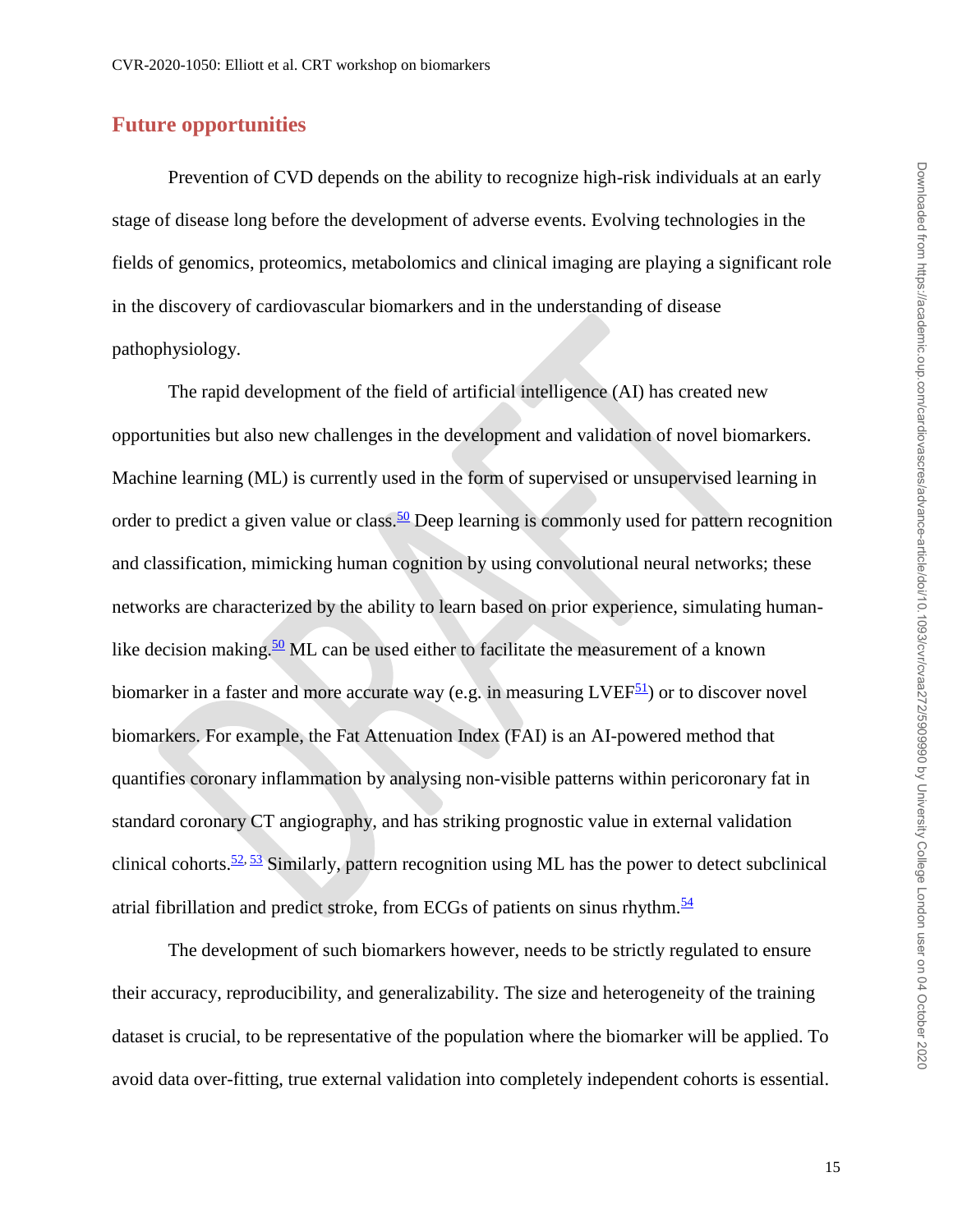As many of these AI algorithms follow a "black box" approach, independent validation is often not possible. But the biggest challenge comes when these biomarkers include a real-time, selflearning algorithm. Currently the regulators (and particularly the FDA) do not feel comfortable with real-time self-learning biomarkers, and they require "off line" improvement and re-approval of an updated algorithm version. However, this is expected to change in the near future. There is a wave of AI technologies heading towards clinical adoption, and a new framework is needed for their assessment, approval and prospective monitoring.

Most cardiology practice is based on simplified functional diagnoses (e.g. HFrEF and heart failure with preserved ejection fraction), but the emergence of personalised medicine as a goal of modern medical practice offers new possibilities for therapeutic innovation. Biomarker discovery and implementation depend on collaborative efforts and must be founded on actionable, quantifiable clinical information that can be easily, rapidly, and correctly used to identify novel therapeutic targets, modifiable risk factors, and monitoring markers – all under pressure of providing value for money. It is crucial that more effort be made to ensure that putative biomarkers are subjected to prospective clinical trials to determine their impact on clinical outcomes. This approach will only work if it is patient centred, data driven and value based.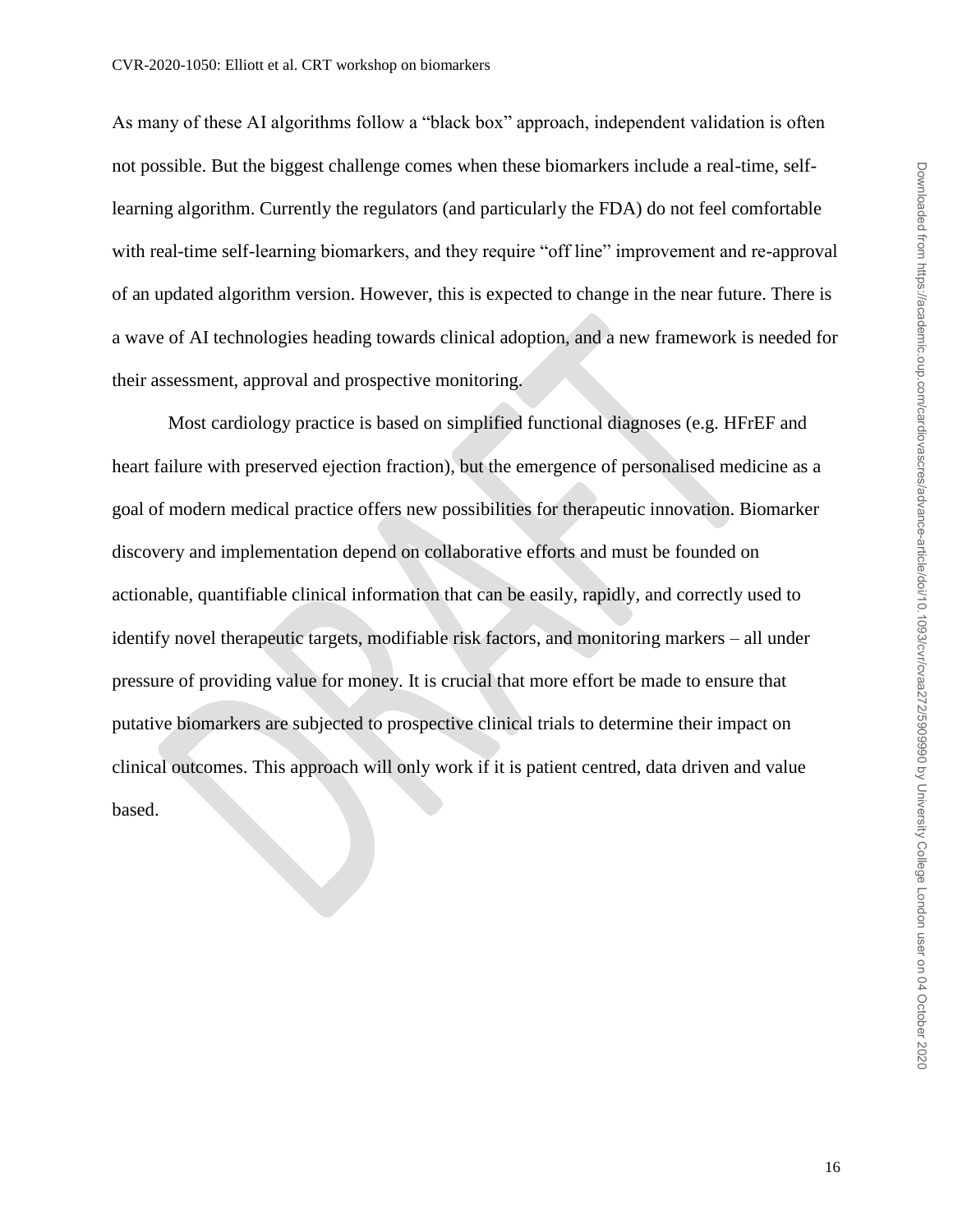# **Acknowledgements**

This article was generated from discussions during a Cardiovascular Round Table (CRT) workshop organised in June 2019 by the European Society of Cardiology (ESC). The ESC CRT is a strategic forum for high level dialogue between 20 industry companies (pharmaceutical, devices and diagnostics) and ESC leadership to identify and discuss key strategic issues for the future of cardiovascular health in Europe.

The authors would like to thank Pauline Lavigne and Steven Portelance (unaffiliated, supported by the ESC) for contributions to writing, and editing the manuscript.

Chiara Bucciarelli-Ducci is supported in part by the NIHR Biomedical Research Centre at University Hospitals Bristol NHS Foundation Trust and the University of Bristol. The views expressed in this publication are those of the author(s) and not necessarily those of the NHS, the National Institute for Health Research or the Department of Health and Social Care.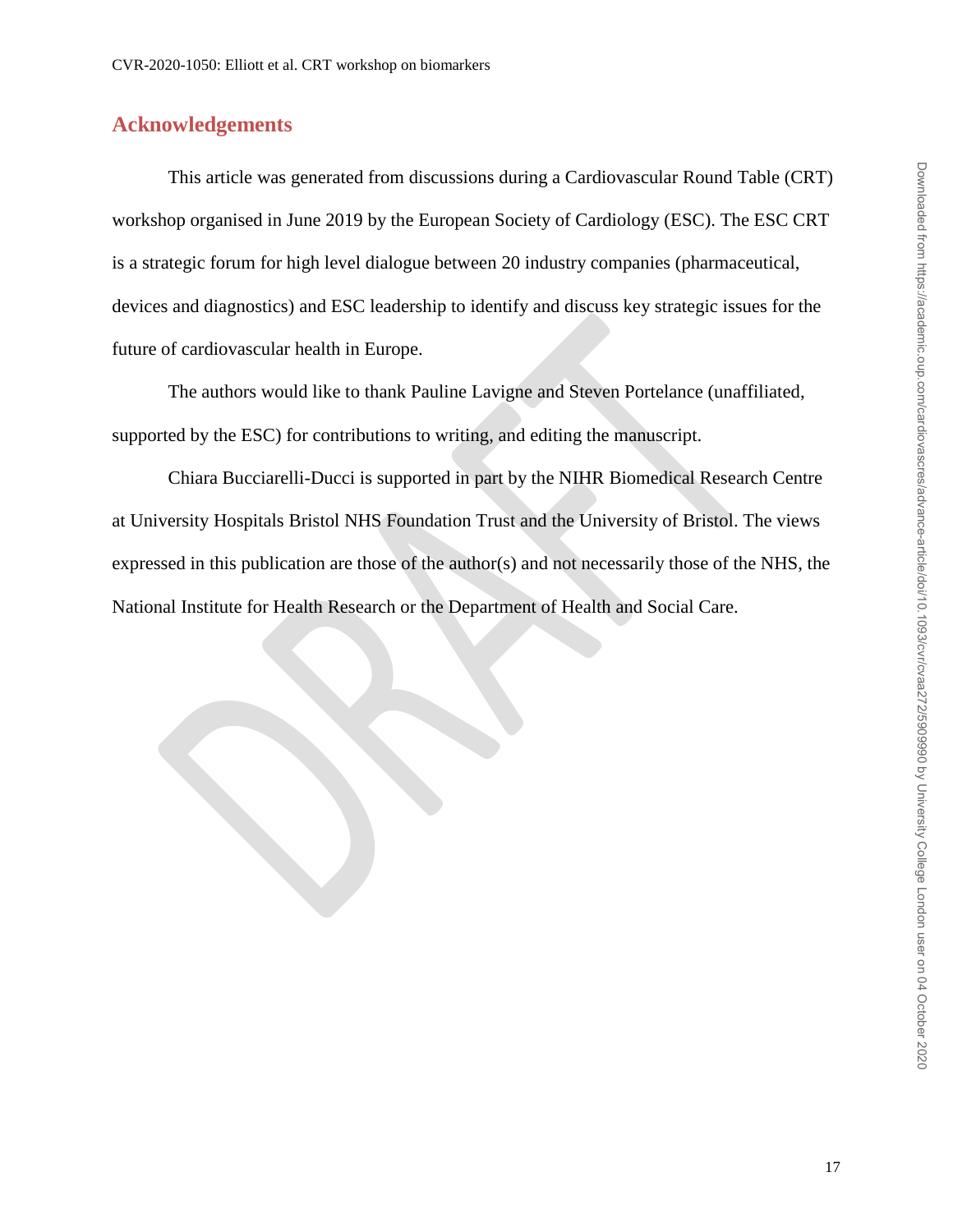# **Conflict of interest**

P.E. reports a patent GB1815111.8 issued to UCL. M.R.C. reports grants from Roche Diagnostics, grants from Medtronic, grants and personal fees from Abbott, grants and personal fees from Boston Scientific, outside the submitted work. J.F. reports personal fees received as an employee of Boehringer Ingelheim International, outside the submitted work. A.Z. reports personal fees received as an employee of Roche Diagnostics, during the conduct of the study; personal fees received as an employee of Roche Diagnostics, outside the submitted work. C.A. reports personal fees from Caristo Diagnostics, and being a founder, shareholder, and the Chief Medical Officer of Caristo Diagnostics, during the conduct of the study. J.B. reports personal fees from Abbott Vascular and Boehringer Ingelheim, grants from Edwards, Biotronic, General Electric, Boston Scientific, and Medtronic, during the conduct of the study; personal fees from Abbott Vascular, grants from Boehringer Ingelheim, Edwards, Medtronic, General Electric, Biotronic, and Boston Scientific, outside the submitted work. C.B.D. has nothing to disclose. F.F. has nothing to disclose. C.H. reports personal fees from ThermoFisher, outside the submitted work. M.T.J. has nothing to disclose. H.K. reports personal fees from AstraZeneca, Bayer Vital, Roche Diagnostics, Boehringer Ingelheim, Novo Nordisk, and Daiichi Sankyo, outside the submitted work. A.M. has nothing to disclose. T.M. reports personal fees from Roche, outside the submitted work. C.M. has nothing to disclose. P.M. reports owning shares of G3 Pharmaceuticals, during the conduct of the study; P.M. also reports a pending patent related to various assays including galectin-3 and collagen markers. E.N. reports grants and personal fees from Bayer AG, and grants from NeoSoft, outside the submitted work; E.N. also reports an issued patent US10299683B2. G.R. has nothing to disclose. R.T. reports grants from the Swiss National Science Foundation (Grant No P300PB\_167803), the Swiss Heart Foundation, the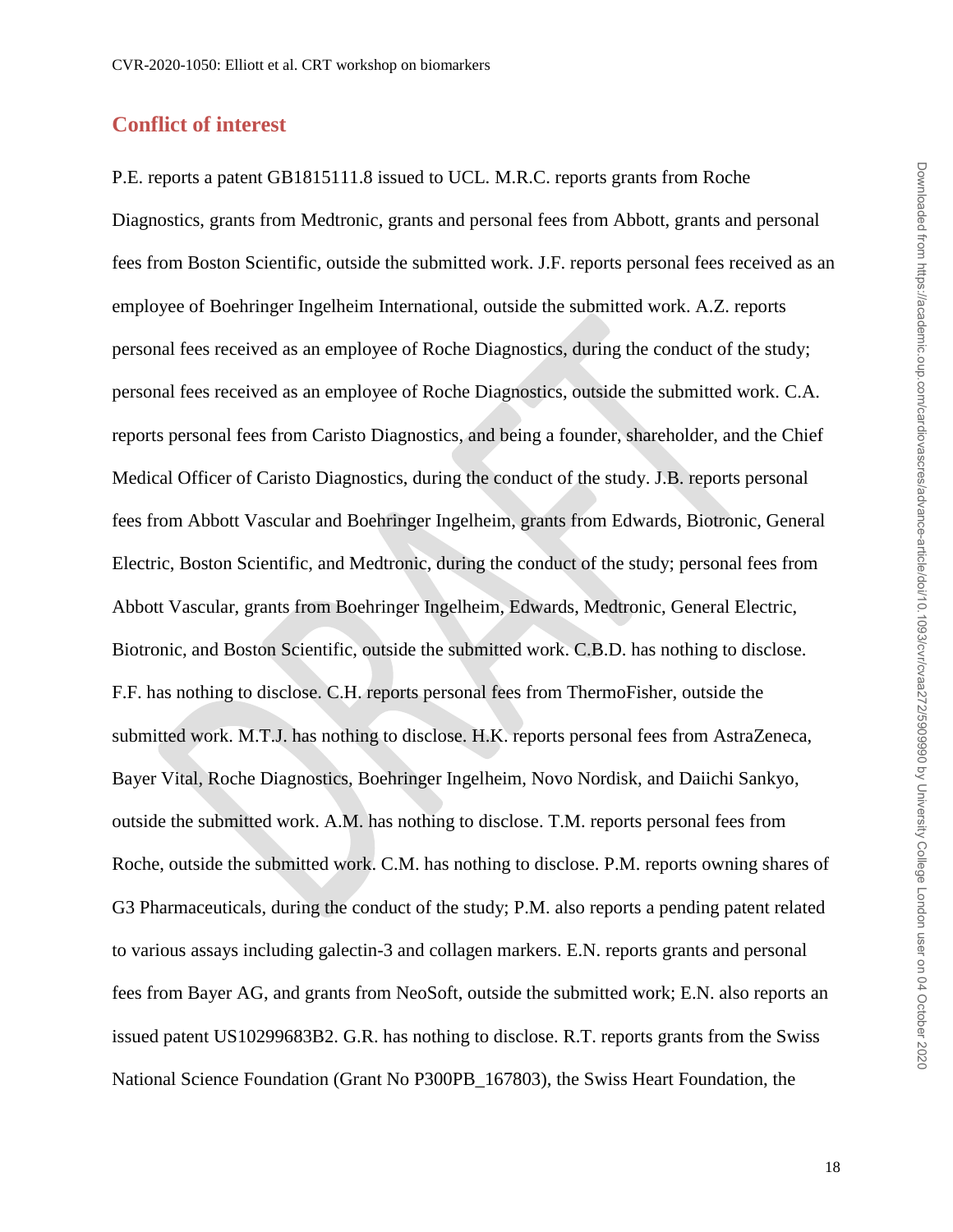Swiss Society of Cardiology, and the University Hospital of Basel, personal fees from Abbott, Amgen, Astra Zeneca, BRAHMS, Roche, Siemens, and Singulex, outside the submitted work. F.Z. reports being the founder of cardiorenal and CVCT, personal fees from Janssen, Bayer, Boston Scientific, Amgen, CVRx, Boehringer, AstraZeneca, Vifor Fresenius, Cardior, Cereno pharmaceuticals, Applied Therapeutics, Merck, and Novartis, outside the submitted work.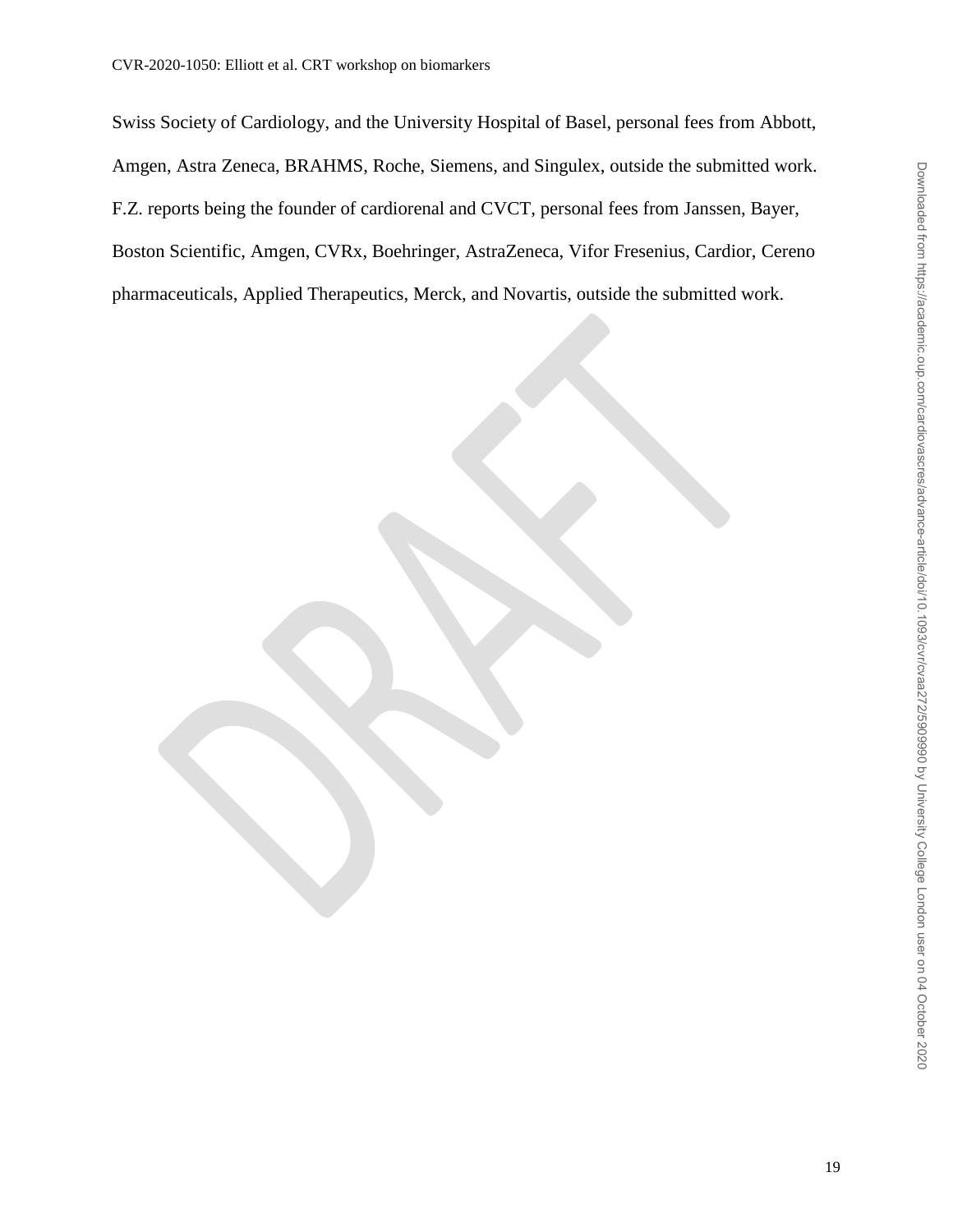# **References**

- <span id="page-19-0"></span>1. European Medicines Agency. Glossary: biomarker. <https://www.ema.europa.eu/en/glossary/biomarker> (December 17, 2019).
- <span id="page-19-1"></span>2. World Health Organization International Programme on Chemical Safety. Biomarkers and risk assessment: concepts and principles. Environmental health criteria; 155. <http://www.inchem.org/documents/ehc/ehc/ehc155.htm> (December 17, 2019).
- <span id="page-19-2"></span>3. Celutkiene J, Plymen CM, Flachskampf FA, de Boer RA, Grapsa J, Manka R, Anderson L, Garbi M, Barberis V, Filardi PP, Gargiulo P, Zamorano JL, Lainscak M, Seferovic P, Ruschitzka F, Rosano GMC, Nihoyannopoulos P. Innovative imaging methods in heart failure: a shifting paradigm in cardiac assessment. Position statement on behalf of the Heart Failure Association of the European Society of Cardiology. *Eur J Heart Fail*  2018;**20**:1615-1633.
- <span id="page-19-3"></span>4. Wang J, Tan GJ, Han LN, Bai YY, He M, Liu HB. Novel biomarkers for cardiovascular risk prediction. *J Geriatr Cardiol* 2017;**14**:135-150.
- <span id="page-19-4"></span>5. Dhingra R, Vasan RS. Biomarkers in cardiovascular disease: Statistical assessment and section on key novel heart failure biomarkers. *Trends Cardiovasc Med* 2017;**27**:123-133.
- <span id="page-19-5"></span>6. European Union. Regulation (EU) 2017/746 of the European Parliament and of the Council of 5 April 2017 on in vitro diagnostic medical devices and repealing Directive 98/79/EC and Commission Decision 2010/227/EU. [https://eur-lex.europa.eu/legal](https://eur-lex.europa.eu/legal-content/EN/TXT/HTML/?uri=CELEX:32017R0746&from=EN)[content/EN/TXT/HTML/?uri=CELEX:32017R0746&from=EN](https://eur-lex.europa.eu/legal-content/EN/TXT/HTML/?uri=CELEX:32017R0746&from=EN) (December 17, 2019).
- <span id="page-19-6"></span>7. European Medicines Agency. Qualification of novel methodologies for medicine development [https://www.ema.europa.eu/en/human-regulatory/research](https://www.ema.europa.eu/en/human-regulatory/research-development/scientific-advice-protocol-assistance/qualification-novel-methodologies-medicine-development)[development/scientific-advice-protocol-assistance/qualification-novel-methodologies](https://www.ema.europa.eu/en/human-regulatory/research-development/scientific-advice-protocol-assistance/qualification-novel-methodologies-medicine-development)[medicine-development](https://www.ema.europa.eu/en/human-regulatory/research-development/scientific-advice-protocol-assistance/qualification-novel-methodologies-medicine-development) (December 17, 2019).
- <span id="page-19-7"></span>8. Van Norman GA. Drugs, devices, and the FDA: Part 1: An overview of approval processes for drugs. *JACC Basic Transl Sci* 2016;**1**:170-179.
- <span id="page-19-8"></span>9. Katus HA, Remppis A, Looser S, Hallermeier K, Scheffold T, Kubler W. Enzyme linked immuno assay of cardiac troponin T for the detection of acute myocardial infarction in patients. *J Mol Cell Cardiol* 1989;**21**:1349-53.
- <span id="page-19-9"></span>10. Hamm CW, Ravkilde J, Gerhardt W, Jorgensen P, Peheim E, Ljungdahl L, Goldmann B, Katus HA. The prognostic value of serum troponin T in unstable angina. *N Engl J Med*  1992;**327**:146-50.
- 11. Antman EM, Tanasijevic MJ, Thompson B, Schactman M, McCabe CH, Cannon CP, Fischer GA, Fung AY, Thompson C, Wybenga D, Braunwald E. Cardiac-specific troponin I levels to predict the risk of mortality in patients with acute coronary syndromes. *N Engl J Med* 1996;**335**:1342-9.
- 12. Hamm CW, Goldmann BU, Heeschen C, Kreymann G, Berger J, Meinertz T. Emergency room triage of patients with acute chest pain by means of rapid testing for cardiac troponin T or troponin I. *N Engl J Med* 1997;**337**:1648-53.
- <span id="page-19-10"></span>13. Ottani F, Galvani M, Nicolini FA, Ferrini D, Pozzati A, Di Pasquale G, Jaffe AS. Elevated cardiac troponin levels predict the risk of adverse outcome in patients with acute coronary syndromes. *Am Heart J* 2000;**140**:917-27.
- 14. Heeschen C, Hamm CW, Goldmann B, Deu A, Langenbrink L, White HD. Troponin concentrations for stratification of patients with acute coronary syndromes in relation to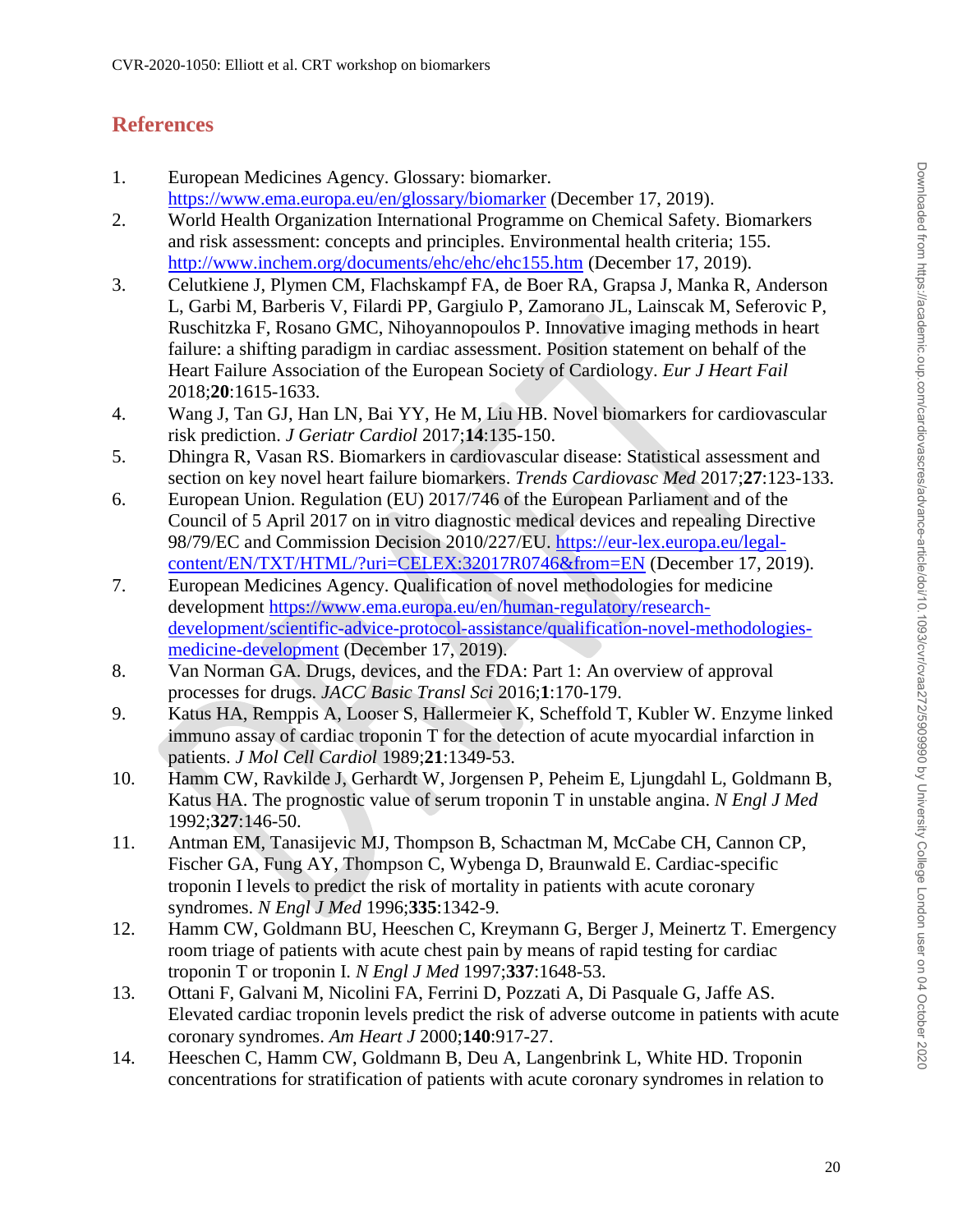therapeutic efficacy of tirofiban. PRISM Study Investigators. Platelet Receptor Inhibition in Ischemic Syndrome Management. *Lancet* 1999;**354**:1757-62.

- 15. Hamm CW, Heeschen C, Goldmann B, Vahanian A, Adgey J, Miguel CM, Rutsch W, Berger J, Kootstra J, Simoons ML. Benefit of abciximab in patients with refractory unstable angina in relation to serum troponin T levels. c7E3 Fab Antiplatelet Therapy in Unstable Refractory Angina (CAPTURE) Study Investigators. *N Engl J Med*  1999;**340**:1623-9.
- 16. Newby LK, Ohman EM, Christenson RH, Moliterno DJ, Harrington RA, White HD, Armstrong PW, Van De Werf F, Pfisterer M, Hasselblad V, Califf RM, Topol EJ. Benefit of glycoprotein IIb/IIIa inhibition in patients with acute coronary syndromes and troponin t-positive status: the PARAGON-B troponin T substudy. *Circulation* 2001;**103**:2891-6.
- <span id="page-20-0"></span>17. de Winter RJ, Koster RW, Sturk A, Sanders GT. Value of myoglobin, troponin T, and CK-MBmass in ruling out an acute myocardial infarction in the emergency room. *Circulation* 1995;**92**:3401-7.
- <span id="page-20-1"></span>18. Giannitsis E, Kurz K, Hallermayer K, Jarausch J, Jaffe AS, Katus HA. Analytical validation of a high-sensitivity cardiac troponin T assay. *Clin Chem* 2010;**56**:254-61.
- <span id="page-20-2"></span>19. Reichlin T, Hochholzer W, Bassetti S, Steuer S, Stelzig C, Hartwiger S, Biedert S, Schaub N, Buerge C, Potocki M, Noveanu M, Breidthardt T, Twerenbold R, Winkler K, Bingisser R, Mueller C. Early diagnosis of myocardial infarction with sensitive cardiac troponin assays. *N Engl J Med* 2009;**361**:858-67.
- <span id="page-20-3"></span>20. Keller T, Zeller T, Peetz D, Tzikas S, Roth A, Czyz E, Bickel C, Baldus S, Warnholtz A, Frohlich M, Sinning CR, Eleftheriadis MS, Wild PS, Schnabel RB, Lubos E, Jachmann N, Genth-Zotz S, Post F, Nicaud V, Tiret L, Lackner KJ, Munzel TF, Blankenberg S. Sensitive troponin I assay in early diagnosis of acute myocardial infarction. *N Engl J Med*  2009;**361**:868-77.
- <span id="page-20-4"></span>21. Ambavane A, Lindahl B, Giannitsis E, Roiz J, Mendivil J, Frankenstein L, Body R, Christ M, Bingisser R, Alquezar A, Mueller C, investigators T-A. Economic evaluation of the one-hour rule-out and rule-in algorithm for acute myocardial infarction using the high-sensitivity cardiac troponin T assay in the emergency department. *PLoS One*  2017;**12**:e0187662.
- <span id="page-20-5"></span>22. Wallentin L, Lindholm D, Siegbahn A, Wernroth L, Becker RC, Cannon CP, Cornel JH, Himmelmann A, Giannitsis E, Harrington RA, Held C, Husted S, Katus HA, Mahaffey KW, Steg PG, Storey RF, James SK, Plato study group. Biomarkers in relation to the effects of ticagrelor in comparison with clopidogrel in non-ST-elevation acute coronary syndrome patients managed with or without in-hospital revascularization: a substudy from the Prospective Randomized Platelet Inhibition and Patient Outcomes (PLATO) trial. *Circulation* 2014;**129**:293-303.
- <span id="page-20-6"></span>23. Reichlin T, Schindler C, Drexler B, Twerenbold R, Reiter M, Zellweger C, Moehring B, Ziller R, Hoeller R, Rubini Gimenez M, Haaf P, Potocki M, Wildi K, Balmelli C, Freese M, Stelzig C, Freidank H, Osswald S, Mueller C. One-hour rule-out and rule-in of acute myocardial infarction using high-sensitivity cardiac troponin T. *Arch Intern Med*  2012;**172**:1211-8.
- <span id="page-20-7"></span>24. Reichlin T, Twerenbold R, Wildi K, Gimenez MR, Bergsma N, Haaf P, Druey S, Puelacher C, Moehring B, Freese M, Stelzig C, Krivoshei L, Hillinger P, Jager C, Herrmann T, Kreutzinger P, Radosavac M, Weidmann ZM, Pershyna K, Honegger U, Wagener M, Vuillomenet T, Campodarve I, Bingisser R, Miro O, Rentsch K, Bassetti S,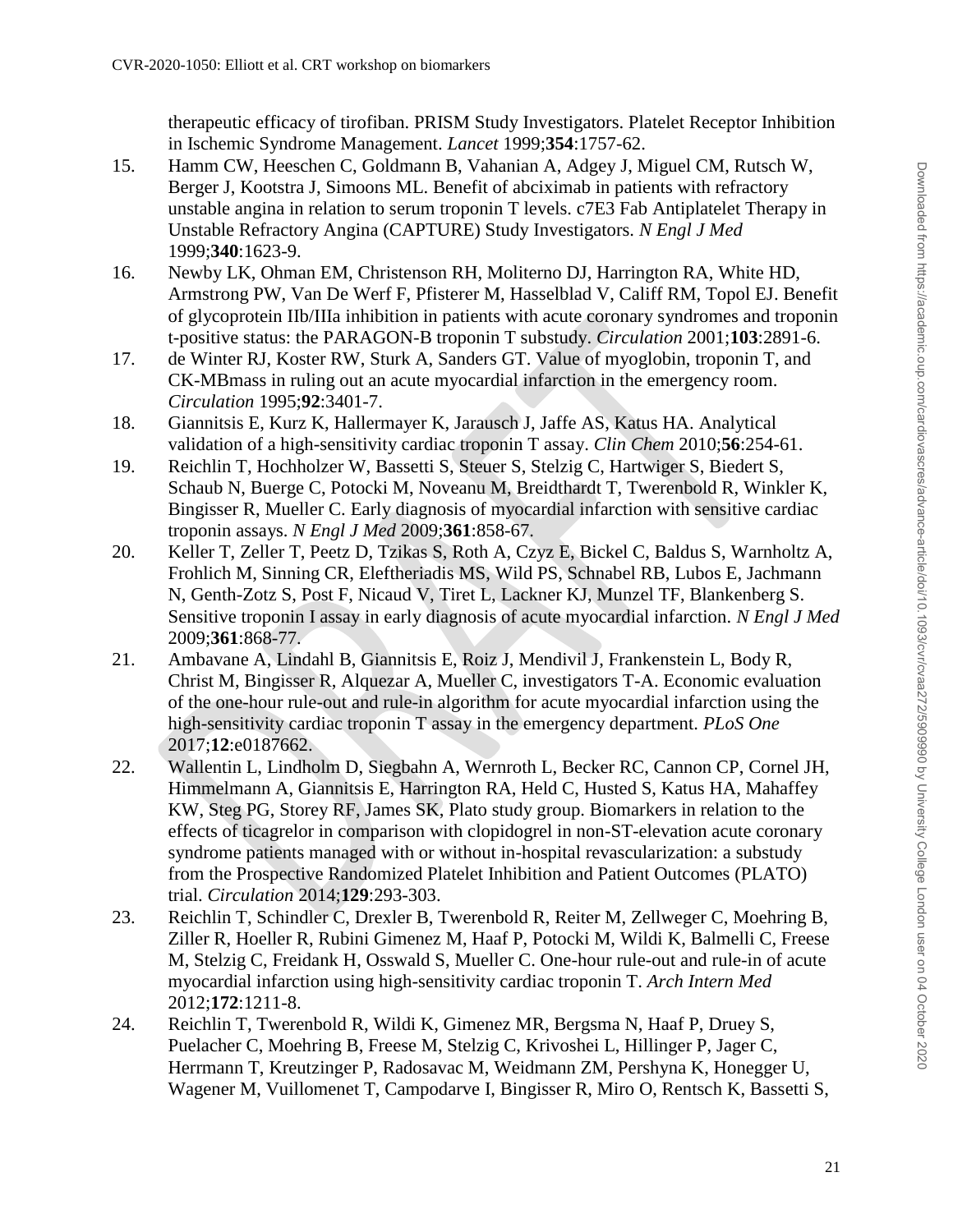Osswald S, Mueller C. Prospective validation of a 1-hour algorithm to rule-out and rulein acute myocardial infarction using a high-sensitivity cardiac troponin T assay. *CMAJ*  2015;**187**:E243-E252.

- <span id="page-21-0"></span>25. Mueller C, Giannitsis E, Christ M, Ordonez-Llanos J, deFilippi C, McCord J, Body R, Panteghini M, Jernberg T, Plebani M, Verschuren F, French J, Christenson R, Weiser S, Bendig G, Dilba P, Lindahl B, Investigators T-A. Multicenter evaluation of a 0-hour/1 hour algorithm in the diagnosis of myocardial infarction with high-sensitivity cardiac troponin T. *Ann Emerg Med* 2016;**68**:76-87 e4.
- <span id="page-21-1"></span>26. Bertrand ME, Simoons ML, Fox KA, Wallentin LC, Hamm CW, McFadden E, De Feyter PJ, Specchia G, Ruzyllo W, Task Force on the Management of Acute Coronary Syndromes of the European Society of C. Management of acute coronary syndromes in patients presenting without persistent ST-segment elevation. *Eur Heart J* 2002;**23**:1809- 40.
- <span id="page-21-2"></span>27. Hamm CW, Bassand JP, Agewall S, Bax J, Boersma E, Bueno H, Caso P, Dudek D, Gielen S, Huber K, Ohman M, Petrie MC, Sonntag F, Uva MS, Storey RF, Wijns W, Zahger D. ESC Guidelines for the management of acute coronary syndromes in patients presenting without persistent ST-segment elevation: The Task Force for the management of acute coronary syndromes (ACS) in patients presenting without persistent ST-segment elevation of the ESC. *Eur Heart J* 2011;**32**:2999-3054.
- <span id="page-21-3"></span>28. Eggers KM, Lindahl B, Melki D, Jernberg T. Consequences of implementing a cardiac troponin assay with improved sensitivity at Swedish coronary care units: an analysis from the SWEDEHEART registry. *Eur Heart J* 2016;**37**:2417-24.
- <span id="page-21-4"></span>29. Twerenbold R, Costabel JP, Nestelberger T, Campos R, Wussler D, Arbucci R, Cortes M, Boeddinghaus J, Baumgartner B, Nickel CH, Bingisser R, Badertscher P, Puelacher C, du Fay de Lavallaz J, Wildi K, Rubini Gimenez M, Walter J, Meier M, Hafner B, Lopez Ayala P, Lohrmann J, Troester V, Koechlin L, Zimmermann T, Gualandro DM, Reichlin T, Lambardi F, Resi S, Alves de Lima A, Trivi M, Mueller C. Outcome of applying the ESC 0/1-hour algorithm in patients with suspected myocardial infarction. *J Am Coll Cardiol* 2019;**74**:483-494.
- 30. Bandstein N, Ljung R, Johansson M, Holzmann MJ. Undetectable high-sensitivity cardiac troponin T level in the emergency department and risk of myocardial infarction. *J Am Coll Cardiol* 2014;**63**:2569-2578.
- 31. Stoyanov KM, Hund H, Biener M, Gandowitz J, Riedle C, Lohr J, Mueller-Hennessen M, Vafaie M, Katus HA, Giannitsis E. RAPID-CPU: a prospective study on implementation of the ESC 0/1-hour algorithm and safety of discharge after rule-out of myocardial infarction. *Eur Heart J Acute Cardiovasc Care* 2019:2048872619861911.
- <span id="page-21-5"></span>32. Pennell DJ, Udelson JE, Arai AE, Bozkurt B, Cohen AR, Galanello R, Hoffman TM, Kiernan MS, Lerakis S, Piga A, Porter JB, Walker JM, Wood J, American Heart Association Committee on Heart Failure and Transplantation, Council on Clinical Cardiology, Council on Cardiovascular Radiology and Imaging. Cardiovascular function and treatment in beta-thalassemia major: a consensus statement from the American Heart Association. *Circulation* 2013;**128**:281-308.
- <span id="page-21-6"></span>33. Anderson LJ, Holden S, Davis B, Prescott E, Charrier CC, Bunce NH, Firmin DN, Wonke B, Porter J, Walker JM, Pennell DJ. Cardiovascular T2-star (T2\*) magnetic resonance for the early diagnosis of myocardial iron overload. *Eur Heart J*  2001;**22**:2171-9.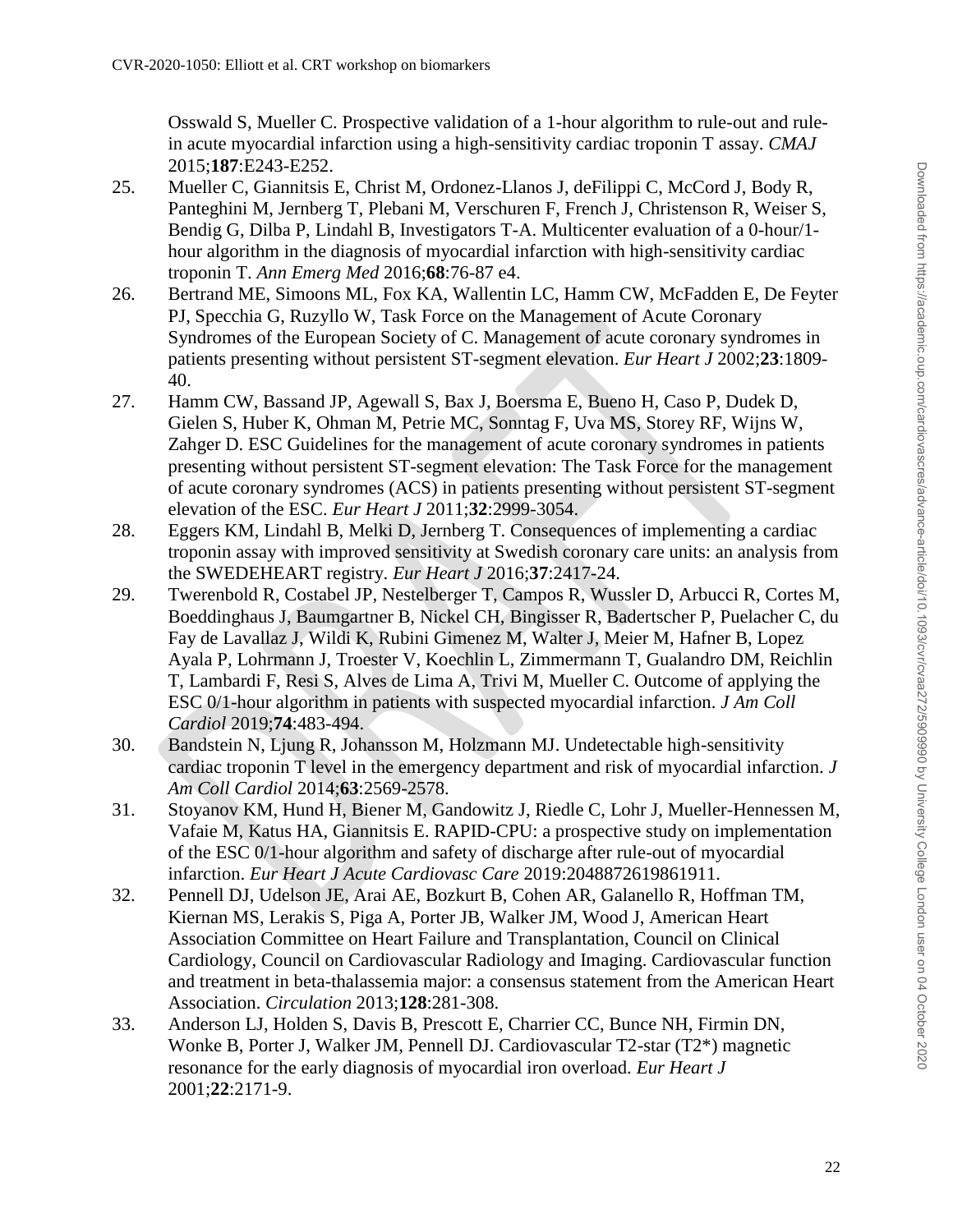- <span id="page-22-0"></span>34. Anderson LJ, Westwood MA, Holden S, Davis B, Prescott E, Wonke B, Porter JB, Walker JM, Pennell DJ. Myocardial iron clearance during reversal of siderotic cardiomyopathy with intravenous desferrioxamine: a prospective study using  $T2^*$ cardiovascular magnetic resonance. *Br J Haematol* 2004;**127**:348-55.
- <span id="page-22-1"></span>35. Westwood M, Anderson LJ, Firmin DN, Gatehouse PD, Charrier CC, Wonke B, Pennell DJ. A single breath-hold multiecho T2\* cardiovascular magnetic resonance technique for diagnosis of myocardial iron overload. *J Magn Reson Imaging* 2003;**18**:33-9.
- <span id="page-22-2"></span>36. Carpenter JP, He T, Kirk P, Roughton M, Anderson LJ, de Noronha SV, Sheppard MN, Porter JB, Walker JM, Wood JC, Galanello R, Forni G, Catani G, Matta G, Fucharoen S, Fleming A, House MJ, Black G, Firmin DN, St Pierre TG, Pennell DJ. On T2\* magnetic resonance and cardiac iron. *Circulation* 2011;**123**:1519-28.
- <span id="page-22-3"></span>37. He T. Cardiovascular magnetic resonance T2\* for tissue iron assessment in the heart. *Quant Imaging Med Surg* 2014;**4**:407-12.
- <span id="page-22-4"></span>38. Kirk P, Roughton M, Porter JB, Walker JM, Tanner MA, Patel J, Wu D, Taylor J, Westwood MA, Anderson LJ, Pennell DJ. Cardiac T2\* magnetic resonance for prediction of cardiac complications in thalassemia major. *Circulation* 2009;**120**:1961-8.
- <span id="page-22-5"></span>39. Tanner MA, Galanello R, Dessi C, Smith GC, Westwood MA, Agus A, Roughton M, Assomull R, Nair SV, Walker JM, Pennell DJ. A randomized, placebo-controlled, double-blind trial of the effect of combined therapy with deferoxamine and deferiprone on myocardial iron in thalassemia major using cardiovascular magnetic resonance. *Circulation* 2007;**115**:1876-84.
- <span id="page-22-6"></span>40. Pennell DJ, Berdoukas V, Karagiorga M, Ladis V, Piga A, Aessopos A, Gotsis ED, Tanner MA, Smith GC, Westwood MA, Wonke B, Galanello R. Randomized controlled trial of deferiprone or deferoxamine in beta-thalassemia major patients with asymptomatic myocardial siderosis. *Blood* 2006;**107**:3738-44.
- <span id="page-22-7"></span>41. Patton N, Brown G, Leung M, Bavishi K, Taylor J, Lloyd J, Lee SH, Tay L, Worthley S. Observational study of iron overload as assessed by magnetic resonance imaging in an adult population of transfusion-dependent patients with beta thalassaemia: significant association between low cardiac T2\* < 10 ms and cardiac events. *Intern Med J*  2010;**40**:419-26.
- <span id="page-22-8"></span>42. Modell B, Khan M, Darlison M, Westwood MA, Ingram D, Pennell DJ. Improved survival of thalassaemia major in the UK and relation to T2\* cardiovascular magnetic resonance. *J Cardiovasc Magn Reson* 2008;**10**:42.
- <span id="page-22-9"></span>43. Modell B, Khan M, Darlison M. Survival in beta-thalassaemia major in the UK: data from the UK Thalassaemia Register. *Lancet* 2000;**355**:2051-2.
- <span id="page-22-10"></span>44. Roffi M, Patrono C, Collet JP, Mueller C, Valgimigli M, Andreotti F, Bax JJ, Borger MA, Brotons C, Chew DP, Gencer B, Hasenfuss G, Kjeldsen K, Lancellotti P, Landmesser U, Mehilli J, Mukherjee D, Storey RF, Windecker S. 2015 ESC Guidelines for the management of acute coronary syndromes in patients presenting without persistent ST-segment elevation: Task Force for the Management of Acute Coronary Syndromes in Patients Presenting without Persistent ST-Segment Elevation of the ESC. *Eur Heart J* 2016;**37**:267-315.
- <span id="page-22-11"></span>45. Ponikowski P, Voors AA, Anker SD, Bueno H, Cleland JGF, Coats AJS, Falk V, Gonzalez-Juanatey JR, Harjola VP, Jankowska EA, Jessup M, Linde C, Nihoyannopoulos P, Parissis JT, Pieske B, Riley JP, Rosano GMC, Ruilope LM, Ruschitzka F, Rutten FH, van der Meer P. 2016 ESC Guidelines for the diagnosis and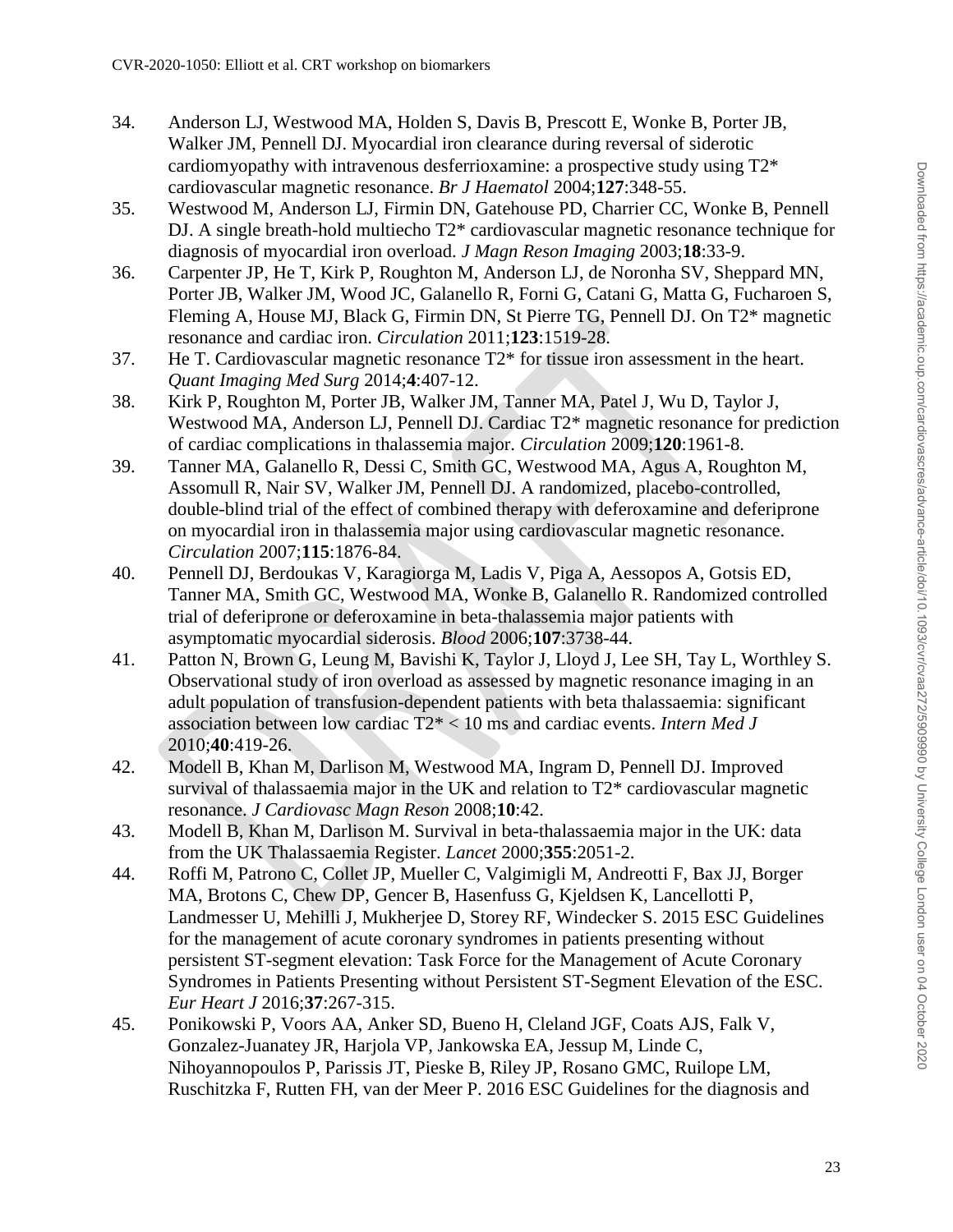treatment of acute and chronic heart failure: The Task Force for the diagnosis and treatment of acute and chronic heart failure of the ESC. Developed with the special contribution of the Heart Failure Association (HFA) of the ESC. *Eur Heart J*  2016;**37**:2129-2200.

- <span id="page-23-0"></span>46. Baumgartner H, Falk V, Bax JJ, De Bonis M, Hamm C, Holm PJ, Iung B, Lancellotti P, Lansac E, Rodriguez Munoz D, Rosenhek R, Sjogren J, Tornos Mas P, Vahanian A, Walther T, Wendler O, Windecker S, Zamorano JL. 2017 ESC/EACTS Guidelines for the management of valvular heart disease. *Eur Heart J* 2017;**38**:2739-2791.
- <span id="page-23-1"></span>47. Milman T, Joundi RA, Alotaibi NM, Saposnik G. Clinical inertia in the pharmacological management of hypertension: A systematic review and meta-analysis. *Medicine (Baltimore)* 2018;**97**:e11121.
- <span id="page-23-2"></span>48. Keeling P, Clark J, Finucane S. Challenges in the clinical implementation of precision medicine companion diagnostics. *Expert Rev Mol Diagn* 2020;**20**:593-599.
- <span id="page-23-3"></span>49. Organisation for Economic Co-operation and Development (OECD). Policy Issues for the Development and Use of Biomarkers in Health. [https://www.oecd.org/health/biotech/49023036.pdf.](https://www.oecd.org/health/biotech/49023036.pdf)
- <span id="page-23-4"></span>50. Topol EJ. High-performance medicine: the convergence of human and artificial intelligence. *Nat Med* 2019;**25**:44-56.
- <span id="page-23-5"></span>51. Bhuva AN, Bai W, Lau C, Davies RH, Ye Y, Bulluck H, McAlindon E, Culotta V, Swoboda PP, Captur G, Treibel TA, Augusto JB, Knott KD, Seraphim A, Cole GD, Petersen SE, Edwards NC, Greenwood JP, Bucciarelli-Ducci C, Hughes AD, Rueckert D, Moon JC, Manisty CH. A multicenter, scan-rescan, human and machine learning CMR Study to test generalizability and precision in imaging biomarker analysis. *Circ Cardiovasc Imaging* 2019;**12**:e009214.
- <span id="page-23-6"></span>52. Oikonomou EK, Williams MC, Kotanidis CP, Desai MY, Marwan M, Antonopoulos AS, Thomas KE, Thomas S, Akoumianakis I, Fan LM, Kesavan S, Herdman L, Alashi A, Centeno EH, Lyasheva M, Griffin BP, Flamm SD, Shirodaria C, Sabharwal N, Kelion A, Dweck MR, Van Beek EJR, Deanfield J, Hopewell JC, Neubauer S, Channon KM, Achenbach S, Newby DE, Antoniades C. A novel machine learning-derived radiotranscriptomic signature of perivascular fat improves cardiac risk prediction using coronary CT angiography. *Eur Heart J* 2019;**40**:3529-3543.
- <span id="page-23-7"></span>53. Oikonomou EK, Marwan M, Desai MY, Mancio J, Alashi A, Hutt Centeno E, Thomas S, Herdman L, Kotanidis CP, Thomas KE, Griffin BP, Flamm SD, Antonopoulos AS, Shirodaria C, Sabharwal N, Deanfield J, Neubauer S, Hopewell JC, Channon KM, Achenbach S, Antoniades C. Non-invasive detection of coronary inflammation using computed tomography and prediction of residual cardiovascular risk (the CRISP CT study): a post-hoc analysis of prospective outcome data. *Lancet* 2018;**392**:929-939.
- <span id="page-23-8"></span>54. Attia ZI, Noseworthy PA, Lopez-Jimenez F, Asirvatham SJ, Deshmukh AJ, Gersh BJ, Carter RE, Yao X, Rabinstein AA, Erickson BJ, Kapa S, Friedman PA. An artificial intelligence-enabled ECG algorithm for the identification of patients with atrial fibrillation during sinus rhythm: a retrospective analysis of outcome prediction. *Lancet*  2019;**394**:861-867.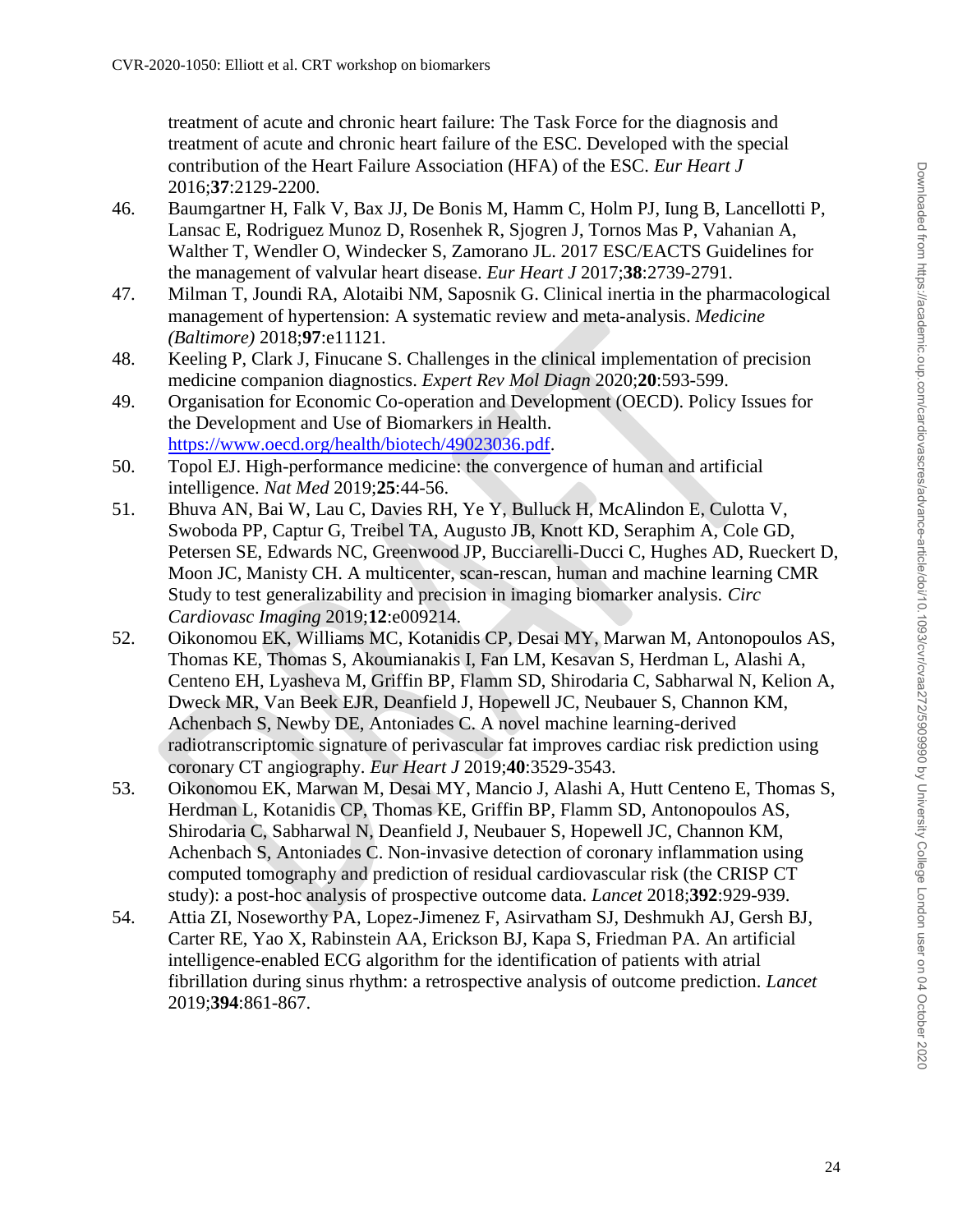# **Figure legends**

*Figure 1: Pathway from discovery to implementation of a new biomarker*

*Figure 2: Summary of examples of clinically useful biomarkers that have been systematically* 

*developed in the context of the suggested pathway shown in Figure 1* 

AMI, acute myocardial infarction; CK, creatinine kinase; CMR, cardiovascular magnetic resonance; ECG, electrocardiogram; Fe, iron; hs-cTnT, high sensitivity cardiac troponin, LVEF, left ventricular ejection fraction; SOC, standard of care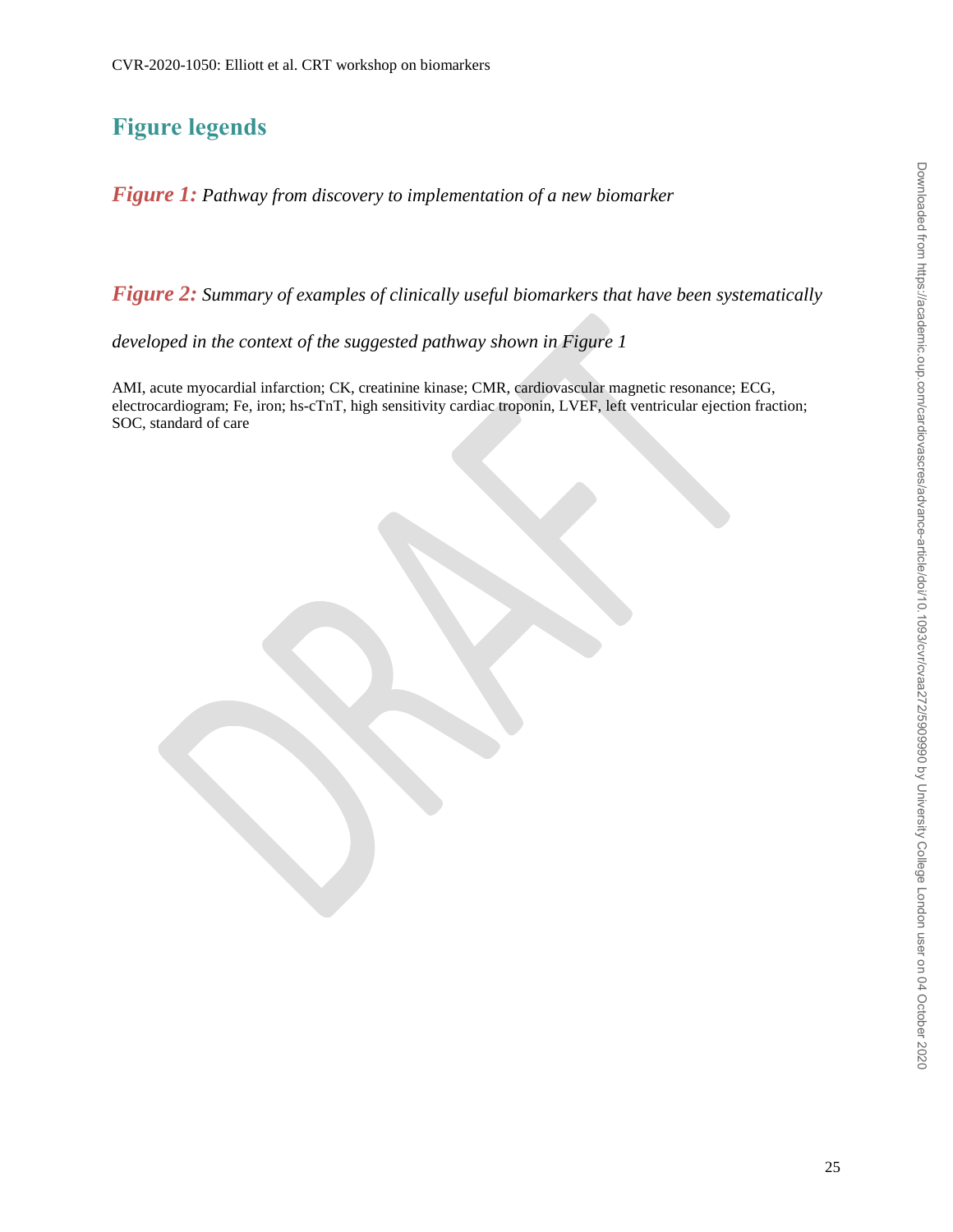# **Appendices**

# **Appendix 1. Additional participants**

Dan Atar (University of Oslo), Agim Beshiri (Abbott), Anders Gabrielsen (Astra Zeneca), Michael Glikson (Shaare Zedek Medical Center), Alexandra Goncalves (Philips), Christer Gottfridsson (Astra Zeneca), Anders Himmelmann (Astra Zeneca), Claudia Kaiser-Albers (MSD), Matthias Langenfeld (Amgen), Sophie Nisse-Durgeat (Servier International), Philippa Pettingill (Olink Proteomics), Gerald Poetzsch (Philips), Cesare Russo (Novartis Pharma AG), Stephan Schwers (Bayer AG), Richard Urquhart (Boehringer-Ingelheim), Nadja Walder (Vifor Pharma)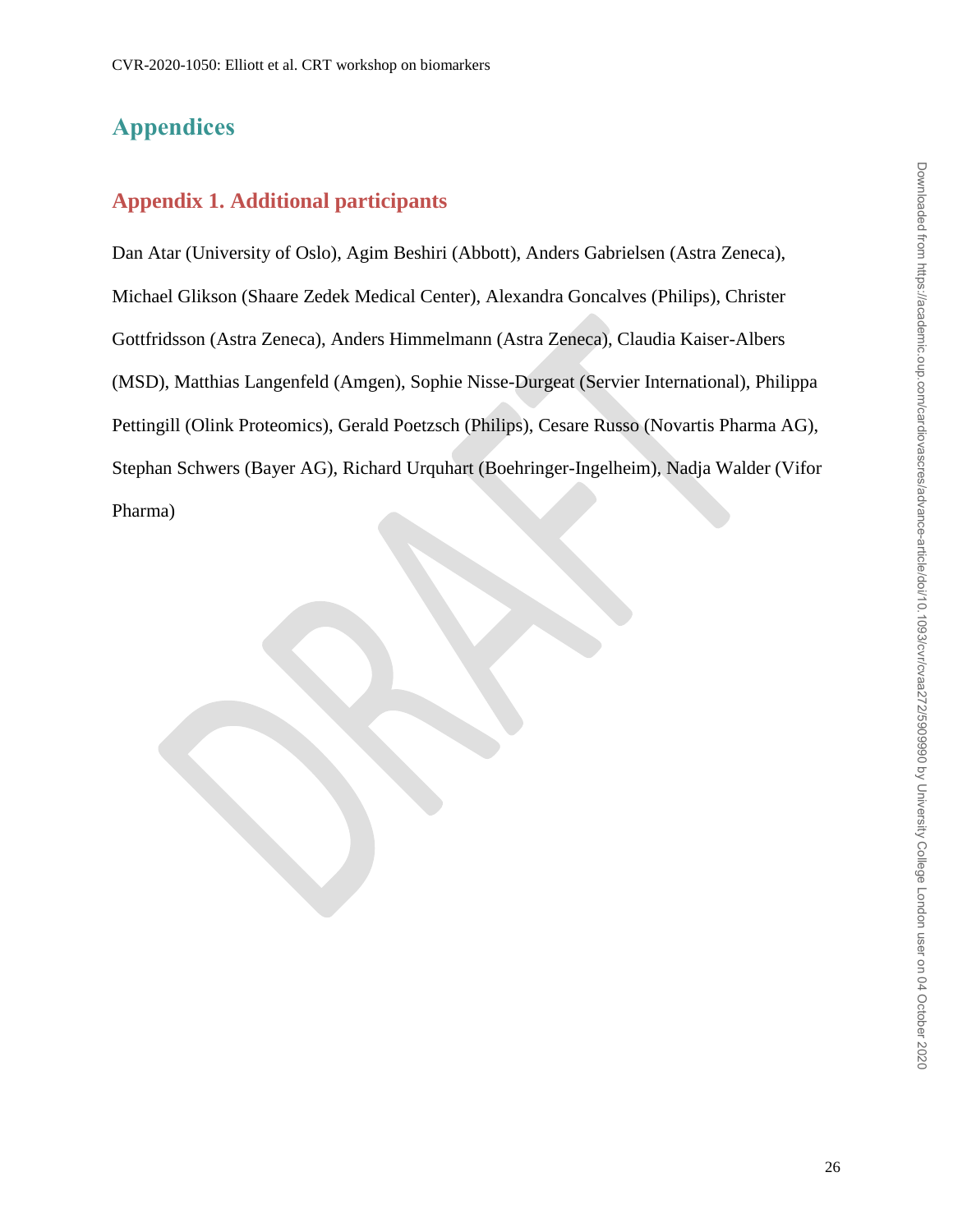# **Text tables**

*Table 1: Ideal characteristics of biomarkers designed for use in screening, diagnosis, or* 

*prognostic assessment*

| <b>Intended use</b>       | <b>Ideal characteristics</b>                              |  |  |
|---------------------------|-----------------------------------------------------------|--|--|
| of biomarker              |                                                           |  |  |
| <b>Screening</b>          | • High specificity                                        |  |  |
|                           | • Known reference values                                  |  |  |
|                           | • Incremental value above existing markers                |  |  |
|                           | • Implications for therapeutic or lifestyle interventions |  |  |
|                           | $\bullet$ Low cost                                        |  |  |
| <b>Prognosis</b>          | $\bullet$ High specificity                                |  |  |
|                           | • Low intra-individual variability                        |  |  |
|                           | • Adds to known prognostic indicators/models              |  |  |
|                           | • Responds to therapy and predicts treatment success      |  |  |
| <b>Diagnosis</b>          | • High sensitivity                                        |  |  |
|                           | • Therapeutic implications                                |  |  |
|                           | • Low cost                                                |  |  |
| $\mathbf{1}$ $\mathbf{c}$ | K.                                                        |  |  |

Adapted from reference.<sup>[5](#page-19-4)</sup>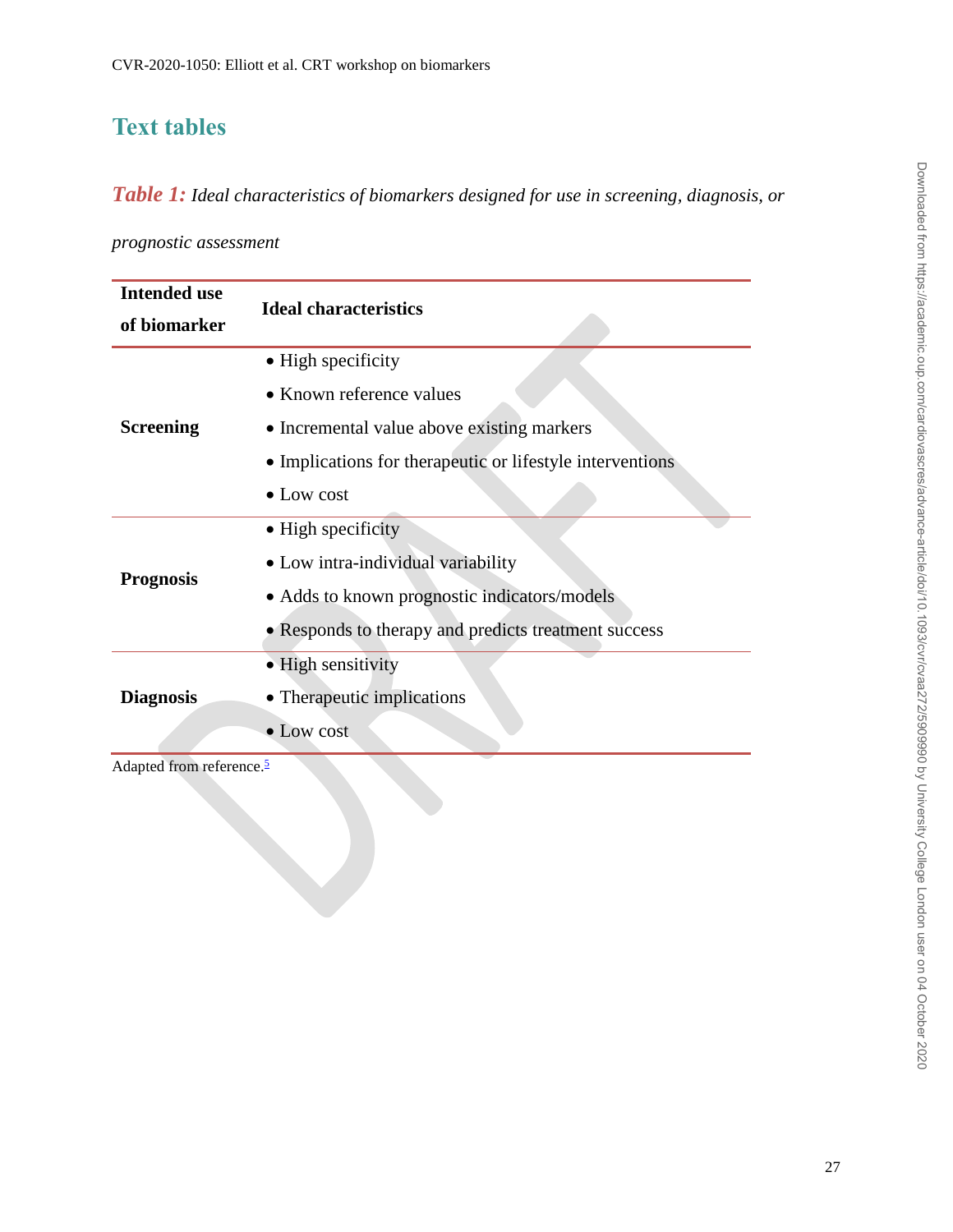| Requirements                                                  | Examples                                    |
|---------------------------------------------------------------|---------------------------------------------|
| • Demonstrate the technical, preclinical, and                 | • Sensitivity, specificity, ROC curve       |
| clinical validation of the biomarker                          | analyses                                    |
| • Demonstrate clinical utility                                | • Impact of using a biomarker on            |
|                                                               | benefit: risk ratio of a medication         |
| • Demonstrate stability of biomarker                          | • Time/patient characteristics, impact of a |
|                                                               | medication on the biomarker                 |
| $\overline{D}\overline{OC}$ receiver eperating eperatoriation |                                             |

*Table 2: Regulatory issues to consider when developing a biomarker for clinical use*

ROC, receiver operating characteristic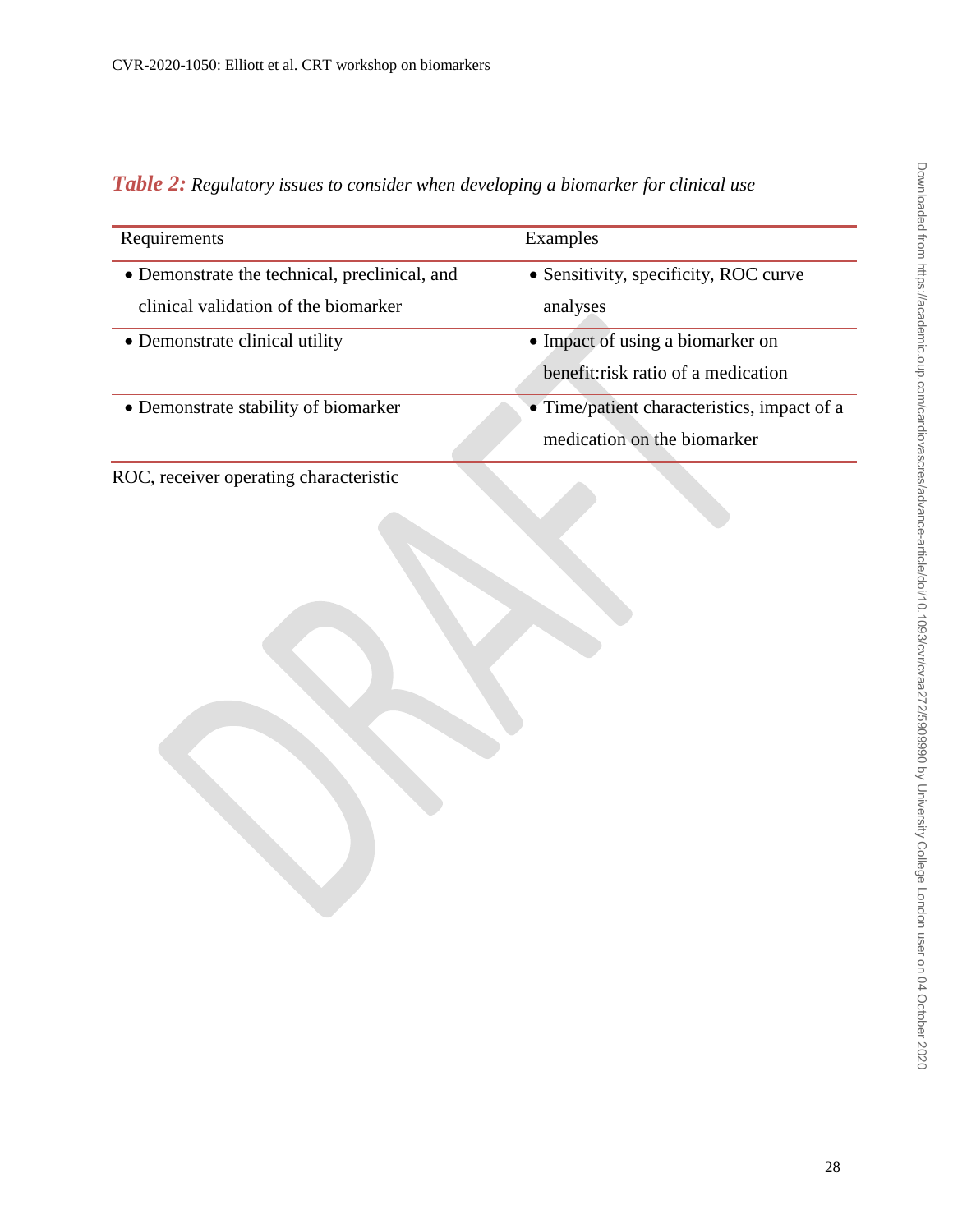*Table 3: Priorities for improving the pace of development and implementation of* 

*cardiovascular biomarkers*

- 1. Identify, and prioritise unmet clinical needs that can be solved with novel biomarkers
- 2. Identify robust biomarkers candidates using a systematic approach (Figure 1)
- 3. Promote exchange of information among researcher groups, regulatory bodies, industry, and community clinicians, by relevant bodies including the ESC to critically explore the clinical value of these biomarker
- 4. Develop and support central knowledge exchange platforms (e.g. central registry/biobank data collection) to drive standards in biomarker research
- 5. Focus clinical practice guidelines on unmet needs and potential solutions
- 6. Encourage interaction between key stakeholders, research funders and regulators
- 7. Develop and regularly update a database of industry resources, such as contact information, and funding/grant availability
- 8. Provide education and training to scientists and clinicians to improve the understanding of biomarkers and facilitate rapid implementation of new biomarkers into clinical practice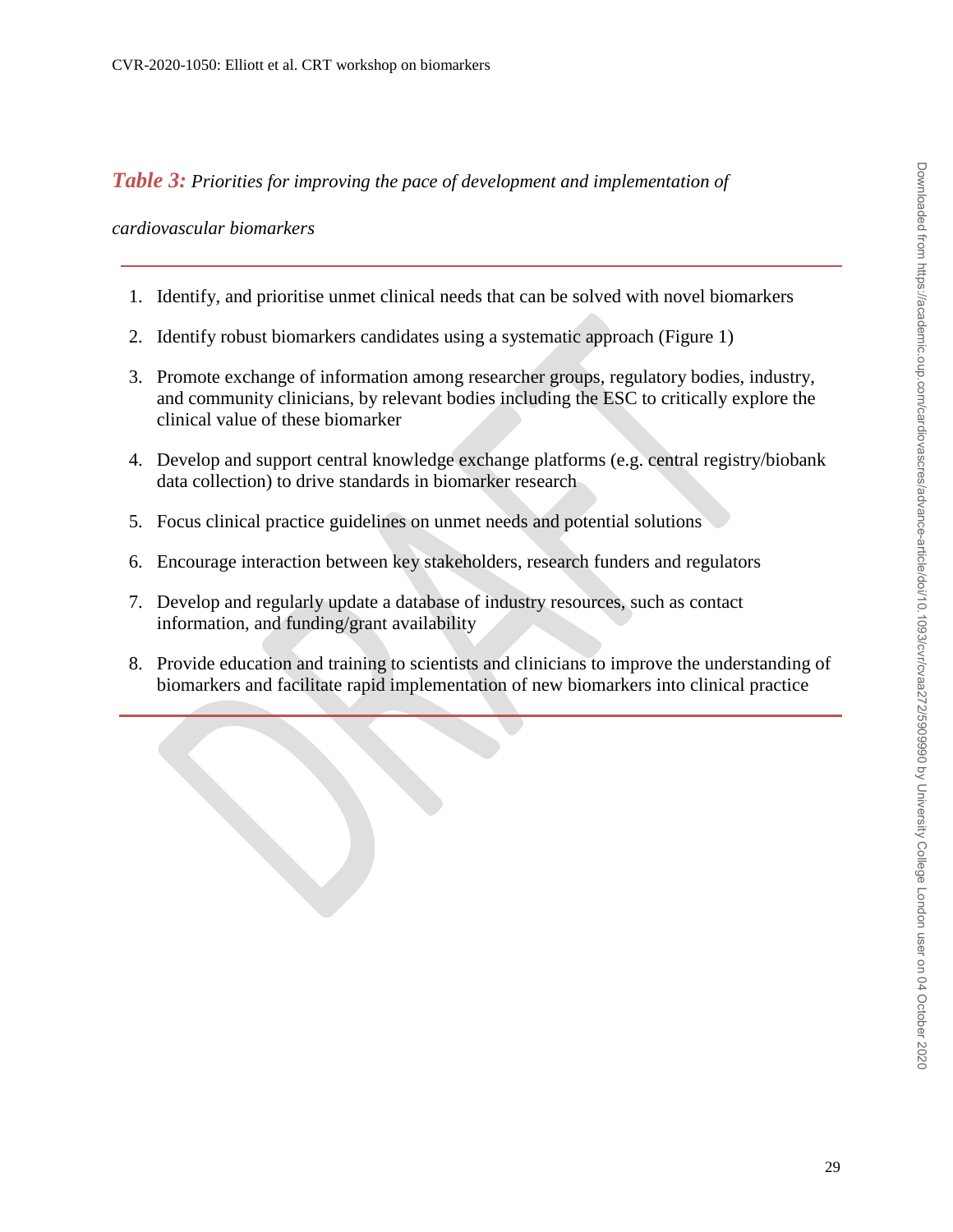